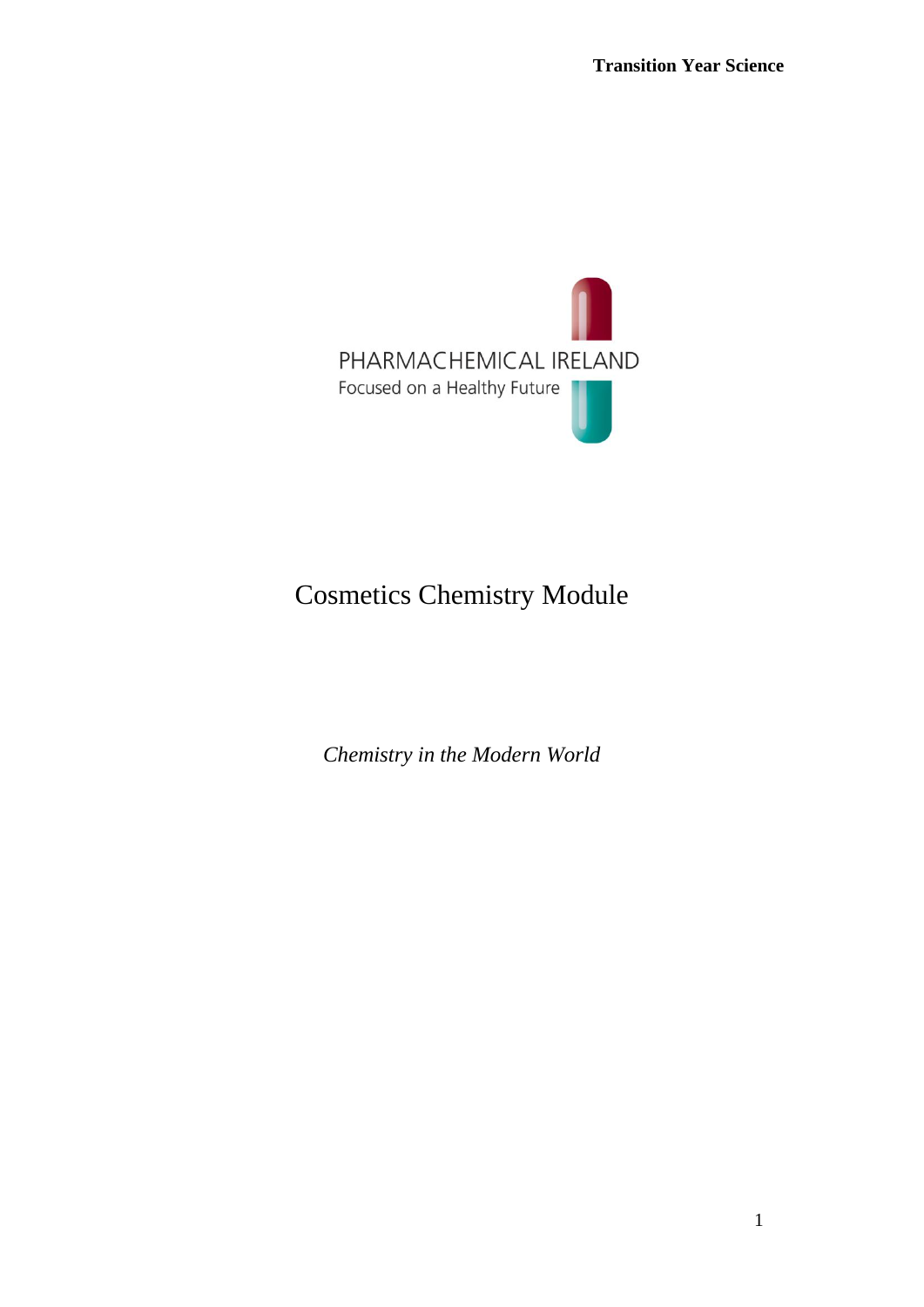#### Foreword

Chemistry is both a creative, an analytical and a logical science. We all have the pleasure on a daily basis in our lives to enjoy the fruits of chemical inventions, from the delicious food we eat to the clothes we wear. Chemists around the world work on a daily basis to manufacture, to the highest standards, metallic paint for cars, coatings for compact discs as well as the latest fragrance of perfume. Research and development is one of the first steps to bring a product to the market place. Research is done in the chemistry departments of universities and in the research units of large companies.

In this module, we will consider the chemistry involved in the cosmetics business, the manufacture of skin, nail and hair care and other beauty products. The beauty business worldwide is worth a small fortune and here in Ireland, young people are enjoying the products that help with their personal grooming, help to develop their self-esteem and enhance their attractiveness. We will explore the chemistry involved in the manufacture of a few of these products, you will have a few experiments you can try out taking the safety guidelines of your teacher into account and if you want to explore this topic further you can connect with the industry, browse some web-sites and maybe enter the ESAT Young Scientist Competition with a project [\(www.esatys.com\)](http://www.esatys.com/). Other chemistry modules that might be of interest to you include the *Forensic Science* module and *Medicines and You* to be found in: [www.pharmachemicalireland.ie.](http://www.pharmachemicalireland.ie/)

*Enjoy the module and learn some chemistry into the bargain!*

Geraldine Mooney Simmie M.Sc., HDE.

*Department of Education & Professional Studies, University of Limerick.*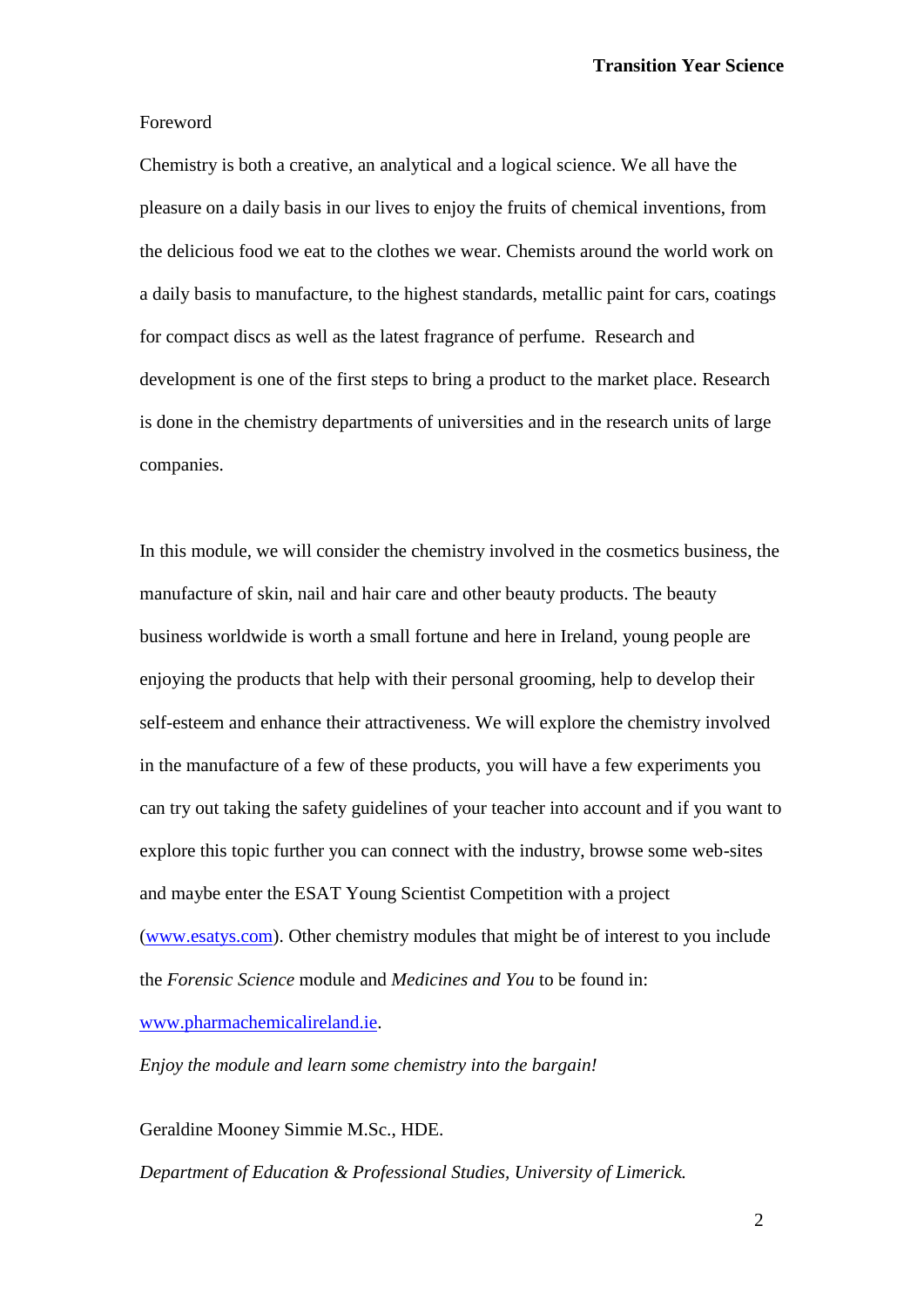# Table of Contents

# Introduction

- Aims of the Module
- Unit 1 SKIN
	- 1.1 Core Knowledge
	- 1.2 Further Investigations
	- 1.3 Experiment
	- 1.4 Science Project Suggestion
- Unit 2 HAIR
	- 2.1 Core Knowledge
	- 2.2 Further Investigations
	- 2.3 Experiment
	- 2.4 Science Project Suggestion
- Unit 3 TEETH
	- 3.1 Core Knowledge
	- 3.2 Further Investigations
	- 3.3 Experiment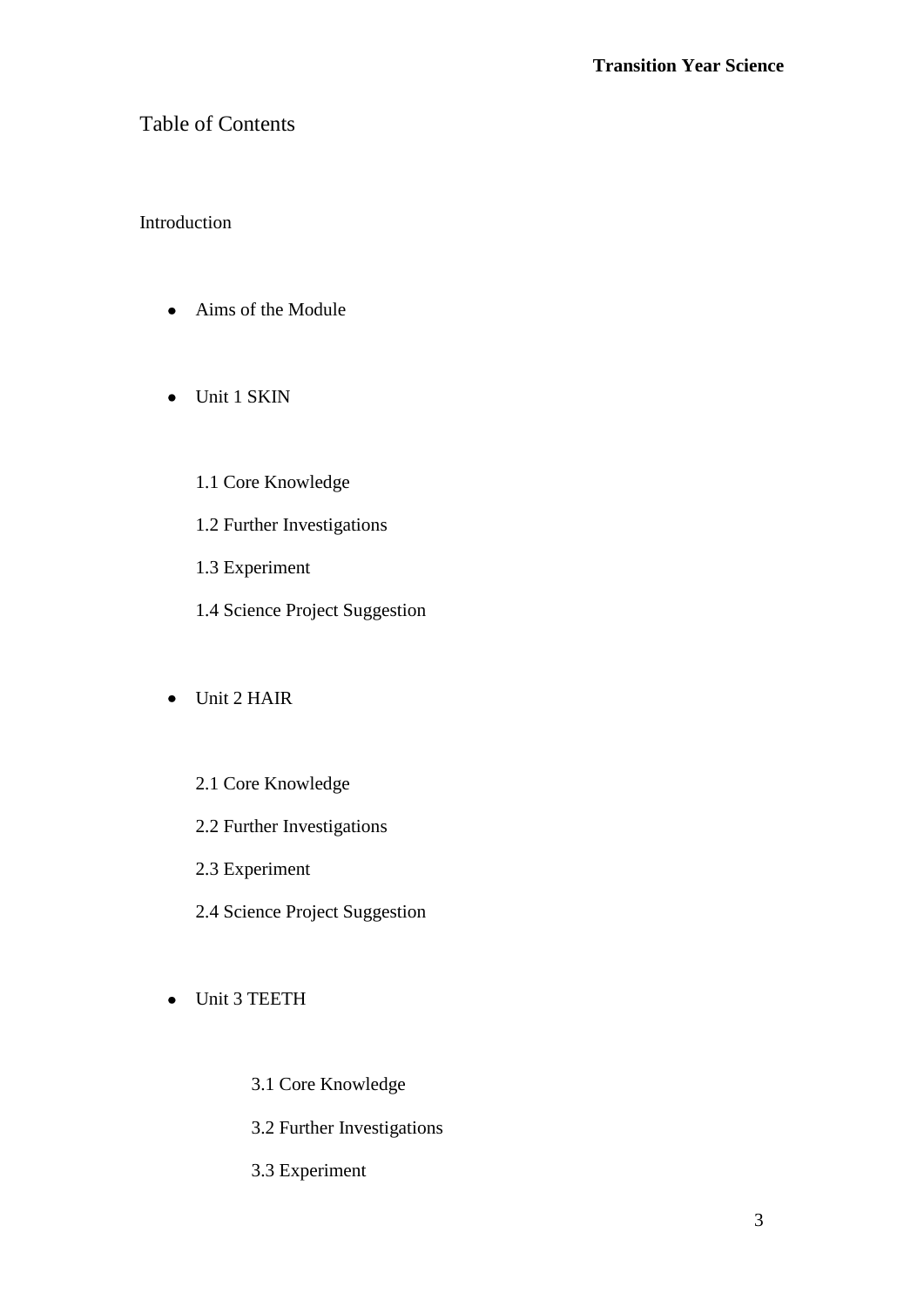3.4 Science Project Suggestion

- Unit 4 NAILS, LIPSTICK & PERFUMES
	- 4.1 Core Knowledge
	- 4.2 Further Investigations
	- 4.3 Experiment
	- 4.4 Science Project Suggestion
- Some Web-sites to explore
- The Cosmetics Industry  $\bullet$
- The Legends in the Cosmetics Industry
- Test Your Knowledge $\bullet$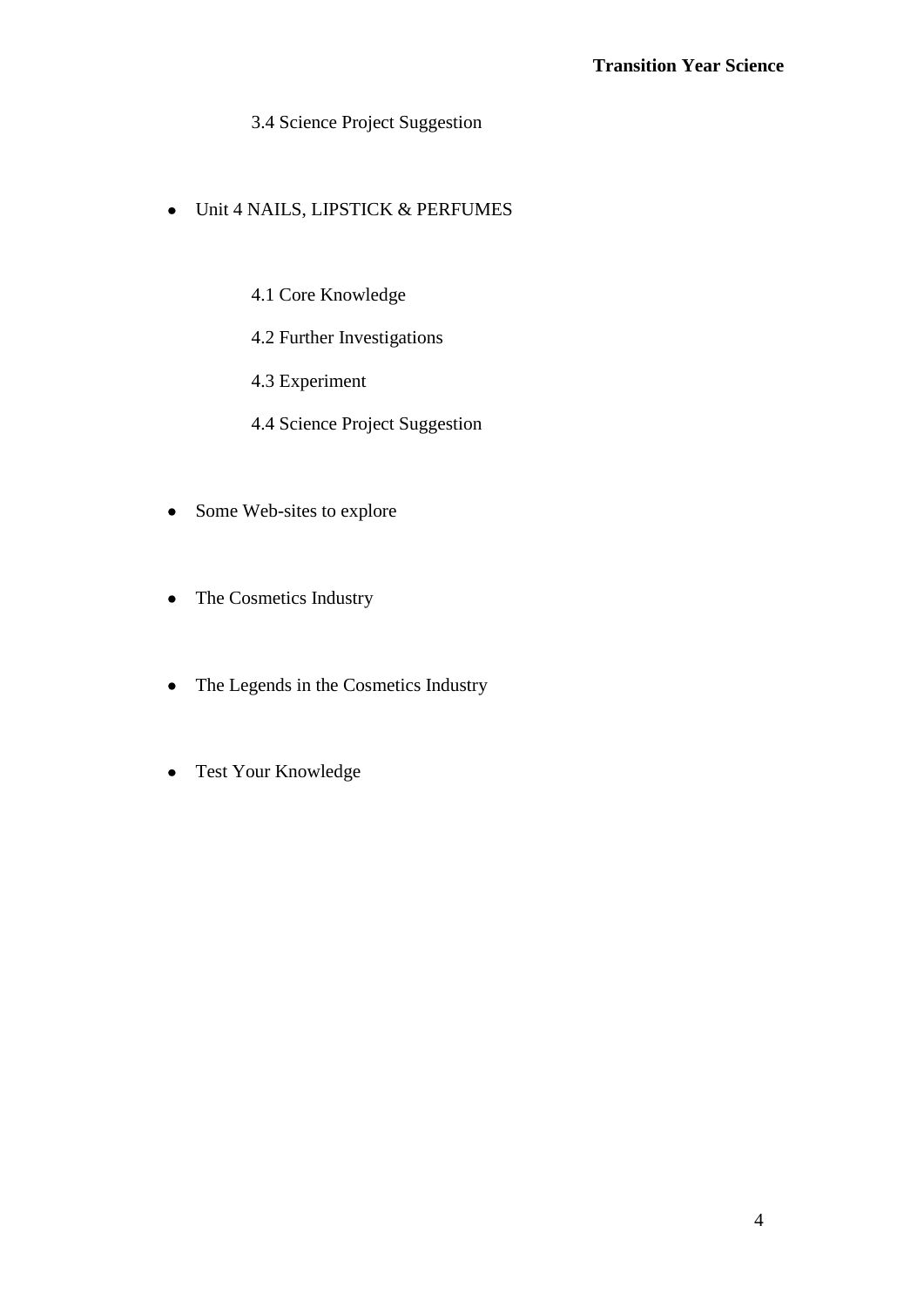#### *Introduction*

Cosmetics in general are classified as substances that are used to groom and beautify the body, to contribute to a person's sense of well-being and to enhance their feelings of attractiveness. Since ancient times mankind has explored ways of beautifying the body, including face painting and wearing ornate headress and jewellery. In this module, we will focus on the cosmetics that help us clean and beautify the skin, hair, nails and teeth. Cosmetics are manufactured in a chemical process, either on a small scale or large scale, and the production has to be carefully monitored.

The manufacture of skin cream, moisturisers and other skin treatments, particularly face creams, are often carried out in *clean-room* conditions so that no bacteria enter the cream and there is little or no risk of an adverse skin reaction. Staff entering the *clean room* wear protective clothing and a face mask at all times and the air conditions are controlled in the room. This may explain why some womens' face creams are so expensive. Skincare involves an entire range of washing products, including soaps, perfumed soaps, shower gels and lotions.

Haircare has a tremendous store of treatments, including shampoos and conditioners and then branching out to including a multitude of dye products from full colour treatments to highlights. Nailcare has become a big business in Ireland in the last few years, with nail extensions of many types replacing the more traditional manicures and nail varnishes. Teethcare has entered the realm of cosmetic surgery, besides toothpaste there is mouth washes, tooth polishes and whitening pastes. The end result

5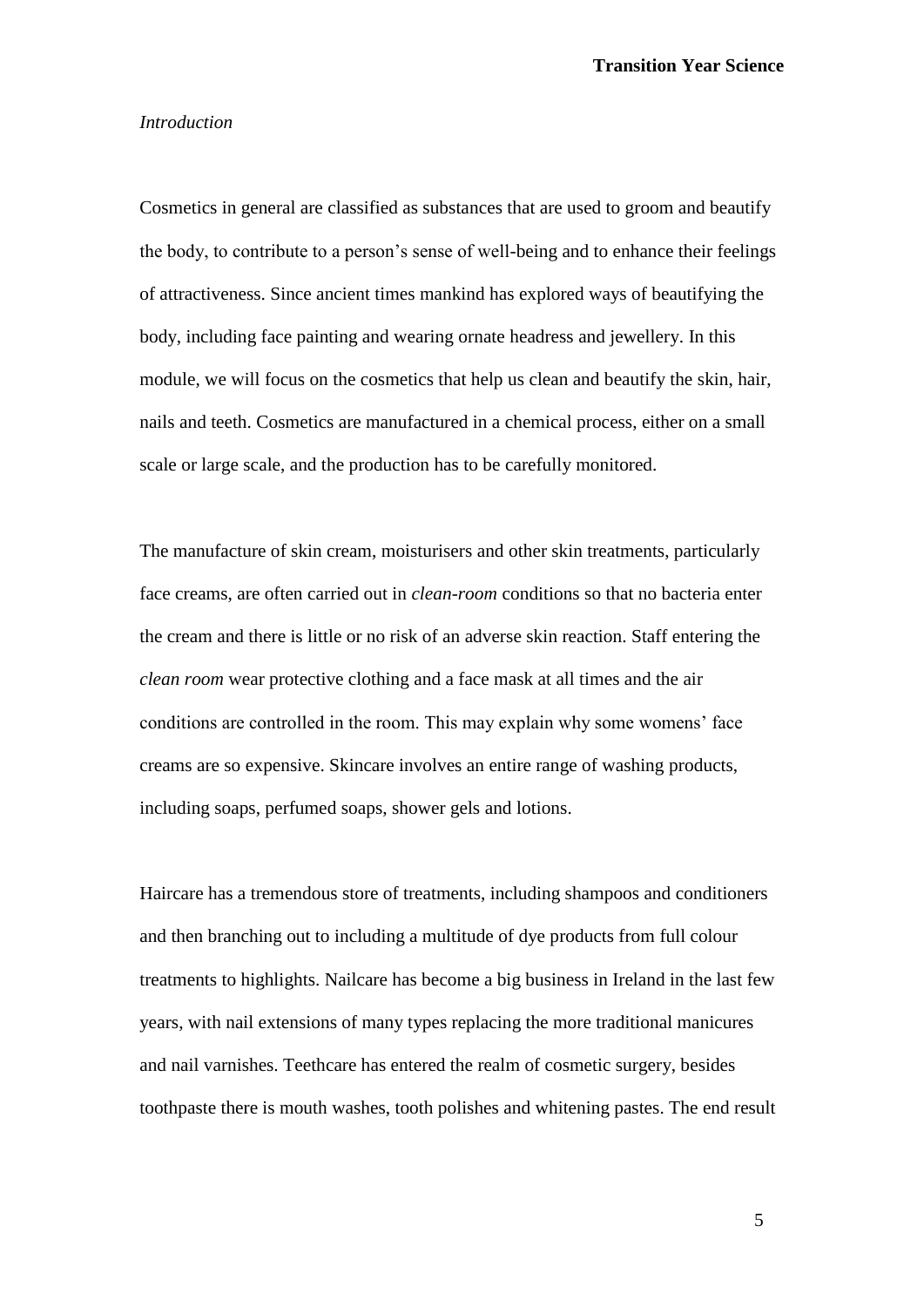is that young people are more aware of the need to present themselves clean and well groomed.

New markets have been created, for example, the *BodyShop* has entered a new market, producing smaller quantities and a more environmentally friendly product [\(www.the-body-shop.com\)](http://www.the-body-shop.com/). This new consciousness about the origin of the cosmetics, whether or not they are tested on animals and where they are originating from has led to a new debate. While this unit will not seek to cover all the possible debates it suggests that you get the scientific knowledge first and foremost so that your debate is based on facts. You will be aware of the black and white attitude taken by many people with regard to chemicals, the thinking that chemicals are either all bad or all good for you, when in fact neither statement is in fact correct. You can search for the chemistry underlying the products by looking closely at the labels and doing a website search for more information.

### *Aims of the Module*

The aims of the cosmetic chemistry module include to:

- present basic fundamental aspects of chemistry, in terms of knowledge, skills and scientific method.
- introduce an aspect of science that has mass appeal to all teenagers nowadays.
- provide students with opportunities through experiments to develop a range of foundation laboratory skills suitable for progression to senior cycle.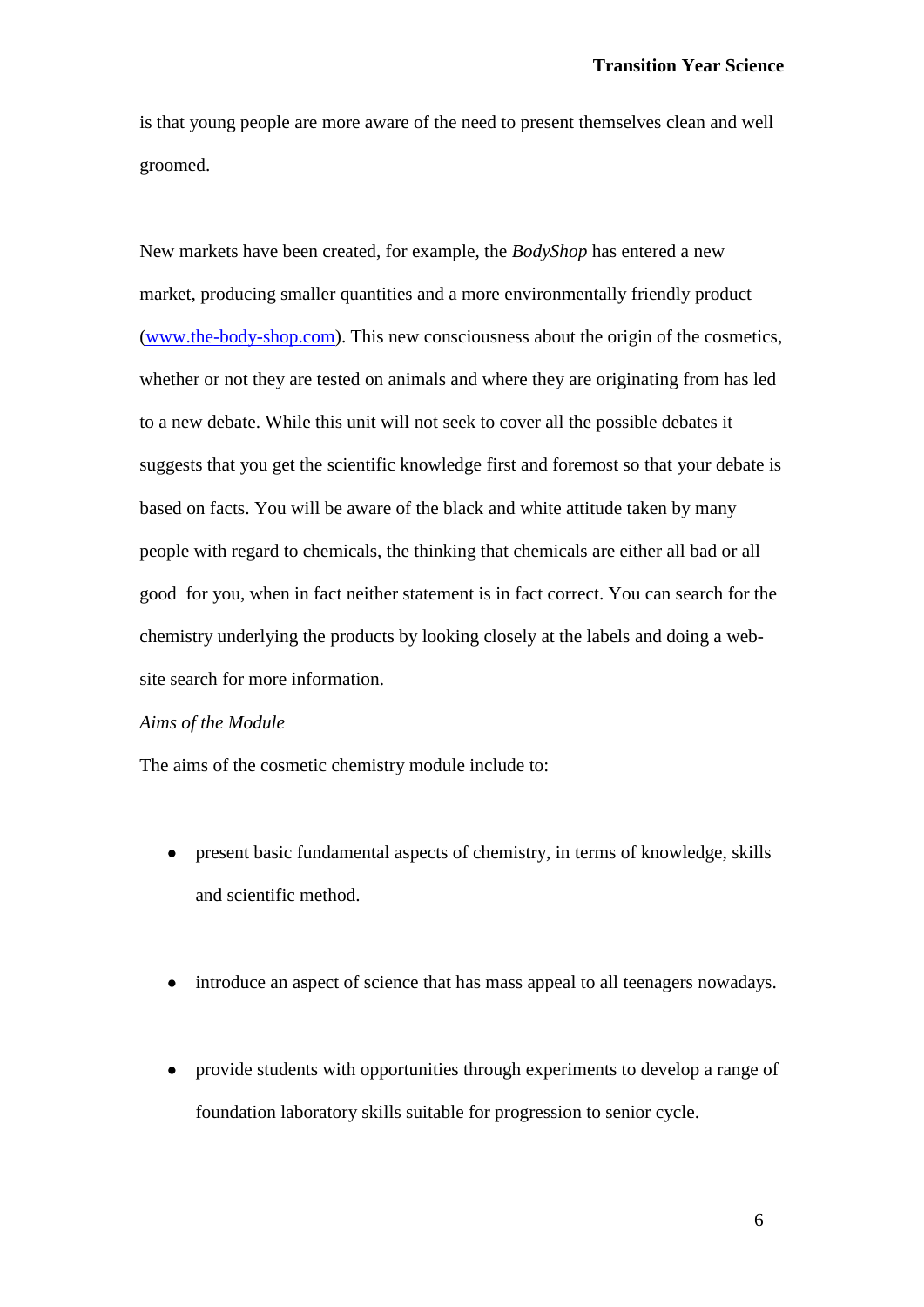give opportunities to students to develop their skills of independent scientific  $\bullet$ inquiry and research.

Teaching has moved away from the "filling empty vessels" approach of thirty years ago to one in which the emphasis is on teaching students "how to learn". Researchers, such as Dewey, Piaget and more recently Bruner, Kolb and Vygotsky all see the value of students learning from reflecting on experience. This is the scientific method in action, and has always been what good experimental science has stood for. Assessment can be built into the module, by inviting the students to keep a scrapbook with their research, their experiments and their notes and inviting them to speak about what they learned about chemistry during the course of their work, what they liked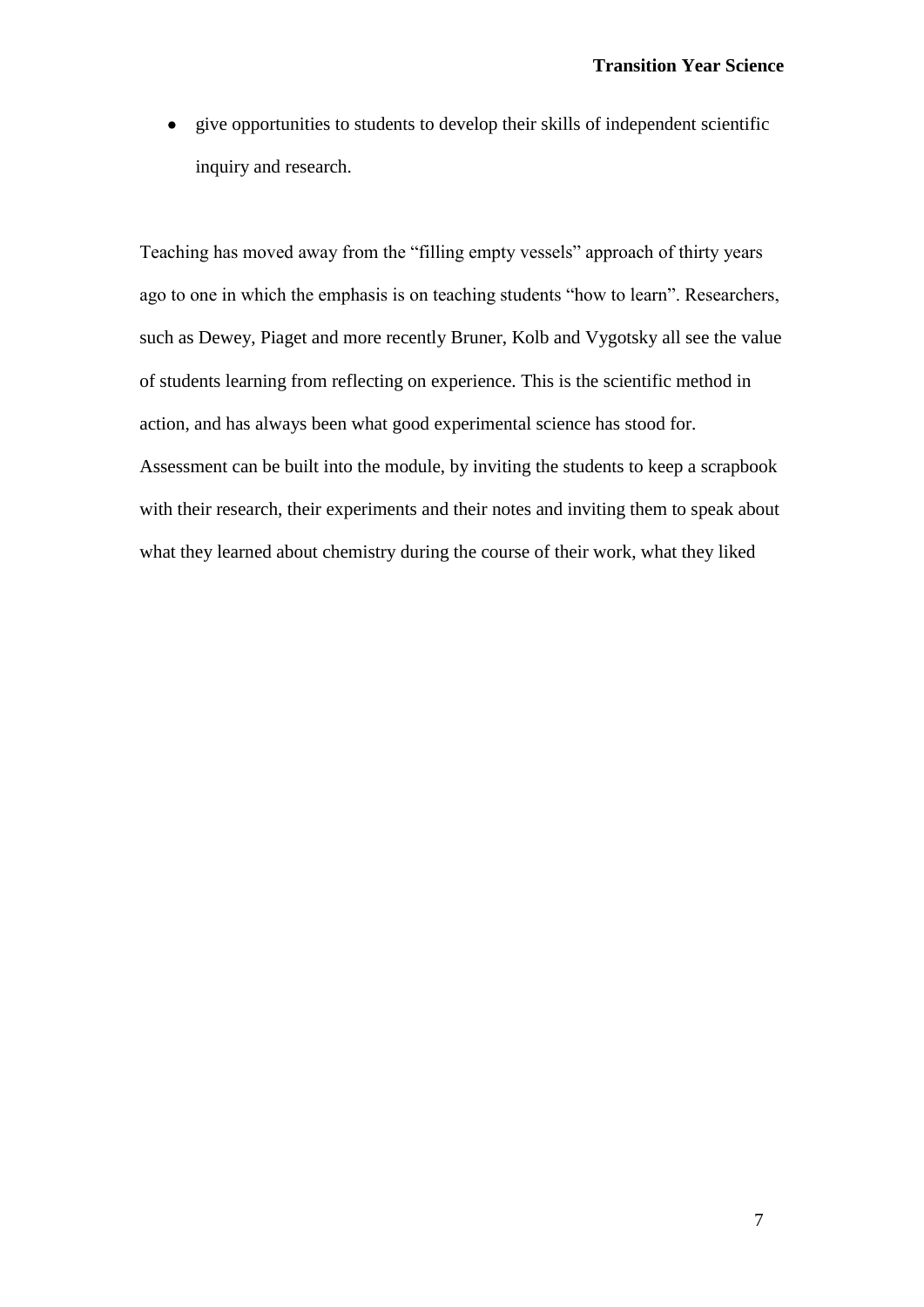### Unit 1 SKIN

#### 1.1 Core Knowledge

The skin is made of two layers, the lower layer the dermis and the upper layer the epidermis. The dermis contains blood vessels, nerve endings, sweat glands and the root of the hair follicle. The epidermis has



several layers of cells, as dead ones are shed new ones push to the surface. At the surface the skin cells have died and become the protein keratin, which is the same protein that hair is made of. A water content of about 10% keeps the upper layer of skin in good condition, not too dry and not too wet. The sebaceous glands of the hair follicles produce sebum, an oil which protects the skin.

The skin is the largest organ of the body. Skin functions in regulating our temperature, as a form of protection, it is an organ of excretion and it has receptors for touch, pressure, and pain keeping us in close contact with our environment. The skin becomes dirty when natural oils from the sebaceous glands trap dirt and hold it on the skin. Using shower gels and soaps is a way of removing this oily dirt from the skin.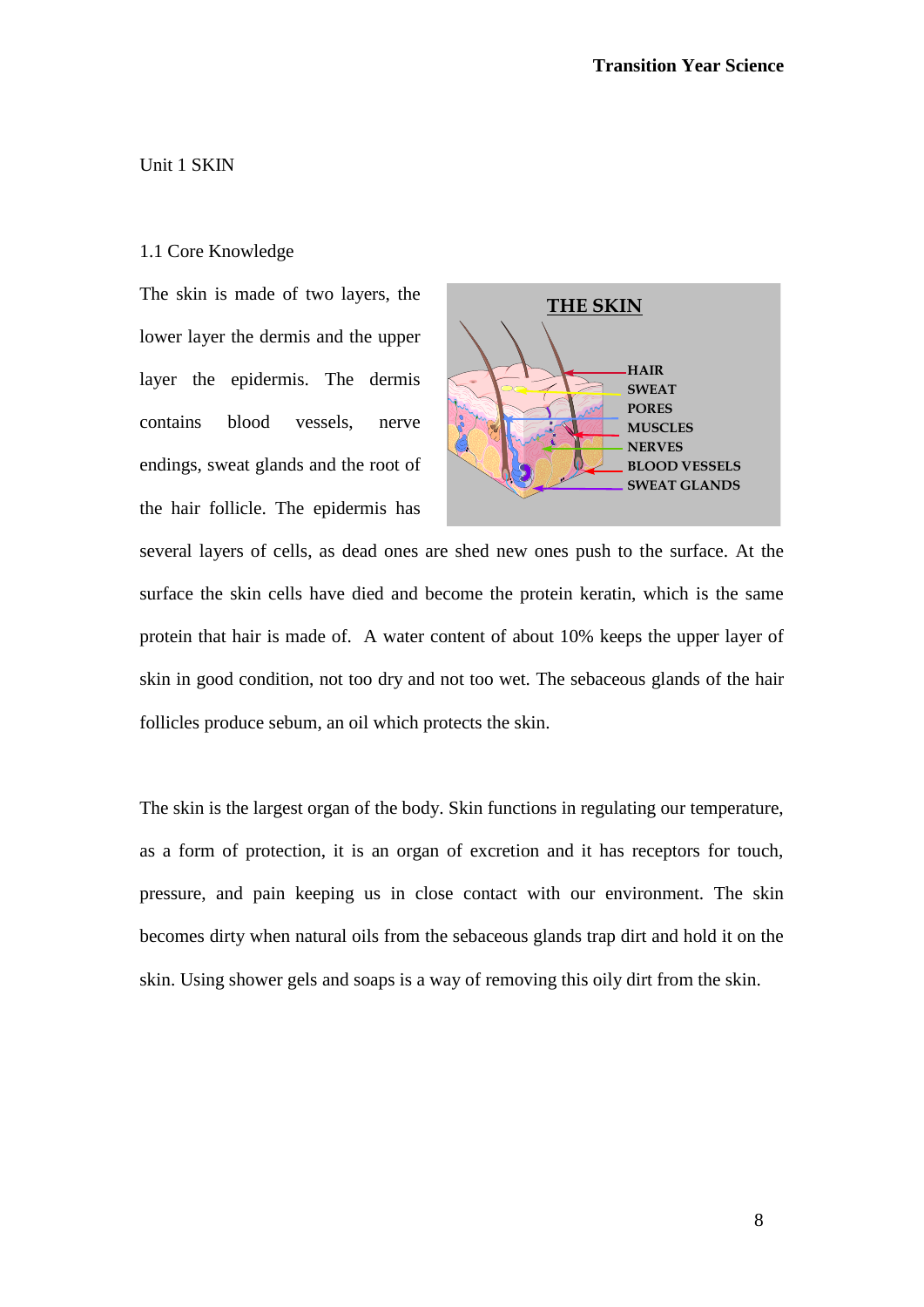Soap is a product when used with water decreases surface tension, loosens unwanted particles and absorbs dirt and grease into a foam which can be washed away. Soap bars are a  $19<sup>th</sup>$  century invention, with soaps used in the textile industry been around for the last 5000 years. Bathing was popular in Roman times and a soap factory was found in the ruins of Pompeii, a city destroyed by the eruption of Mount Vesuvius in 79 A.D. People who made soaps for personal use tended also to make candles since the same raw materials are used in both products. In the  $19<sup>th</sup>$  century a new process, using sodium hydroxide, was found making a hard product and making soap bars that were affordable. Soap results from a chemical reaction between an acid and a base, that causes "saponification" to occur. The acid part of the soap comes from a fat, either an animal or vegetable fat. The soap molecule is made up of a fat-loving tail and a water-loving head. It removes dirt by emulsifying the oil on the skin making it miscible with water.

Animal fats have to be rendered and purified before been used in soap making. Soaps, made from vegetable oils, like Castile soap in Spain, are regarded as superior to those made from lard. The vegetable fats includes olive oil, coconut oil and other oils such as jojoba, almond and avocado. The base or alkali part, is either made from ashes (lye water from potash) or sodium hydroxide. Sodium hydroxide is corrosive and requires careful handling, including safety goggles and gloves. It was introduced into the soapmaking industry by the French chemist Nicolas Leblanc (1742 – 1806) and improved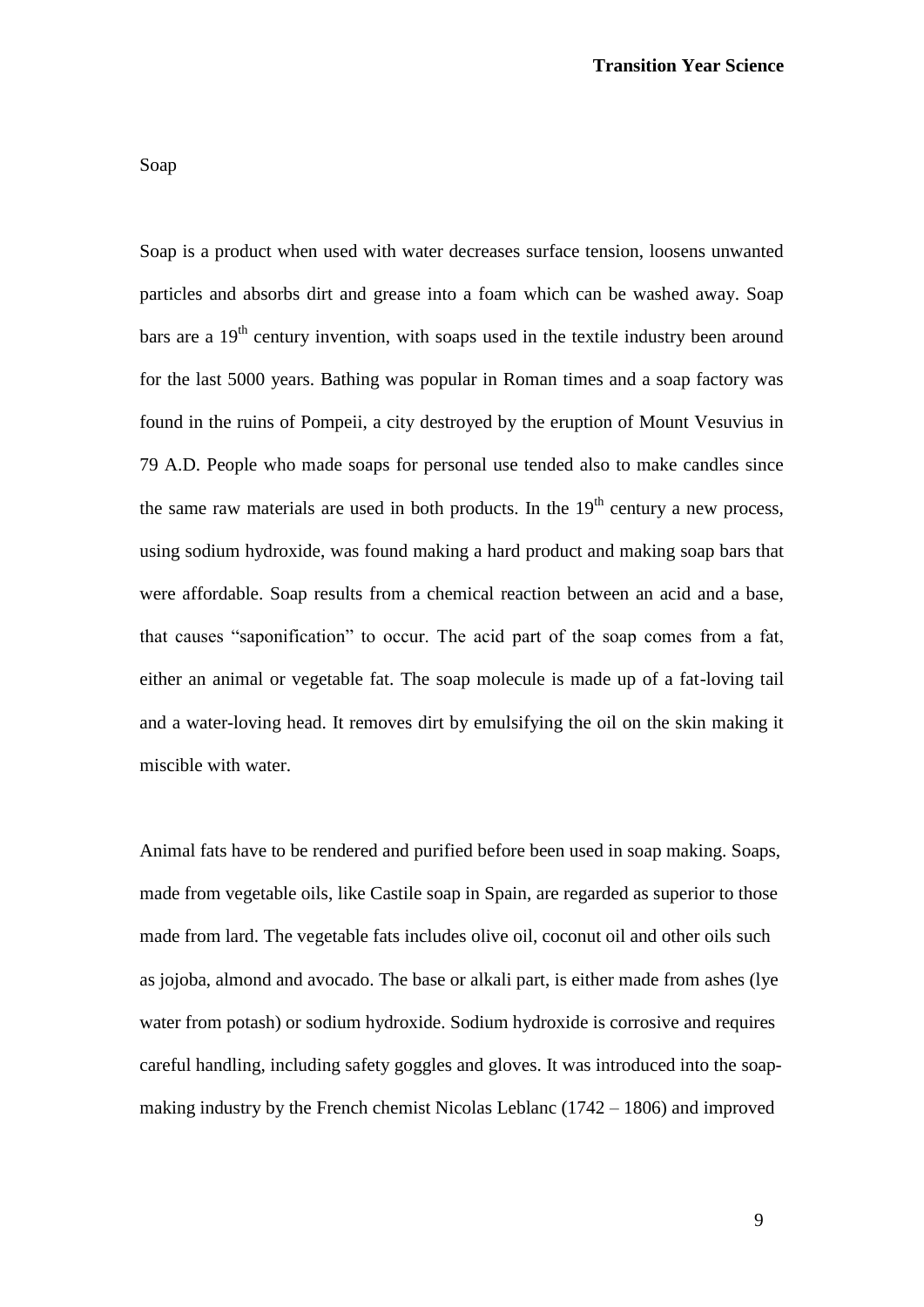by the Belgian chemist, Ernest Solvay (1836-1922). The soap bars produced from sodium hydroxide were hard and easy to ship and to store.

During the chemical reaction the base reacts with the fat or oil, fatty acids get separated from the glycerin part and they bond with the sodium or potassium part of the alkali. The product formed, is the sodium or potassium salt, so that technically soap is a salt, for example, sodium hexadecanoate. The sodium salts of long chain carboxylic acids are soaps. A carboxylic acid has a –COOH grouping. The sodium displases the hydrogen in the process and a typical soap molecule is formed.

The long chain part of the hydrocarbon molecule, tends to dissolve in non-polar solvents while the other end of the molecule, the COONa part is hydrophobic and dissolves in water. The end product has a neutral pH and will not burn the skin. Additives get added to soaps including fragrances and additives that will extend the shelf life and enhance colour and odour. The effectiveness of soap is reduced in areas with hard water i.e. water rich in calcium or magnesium salts.

1.2 Suggestions for Further Investigations

- Additives: investigate the use of proply alcohol and essential oils to extend the shelf life of soaps.
- Check out the Irish Soap company manufacturing, Breeze  $\bullet$ [www.irishbreeze.com](http://www.irishbreeze.com/)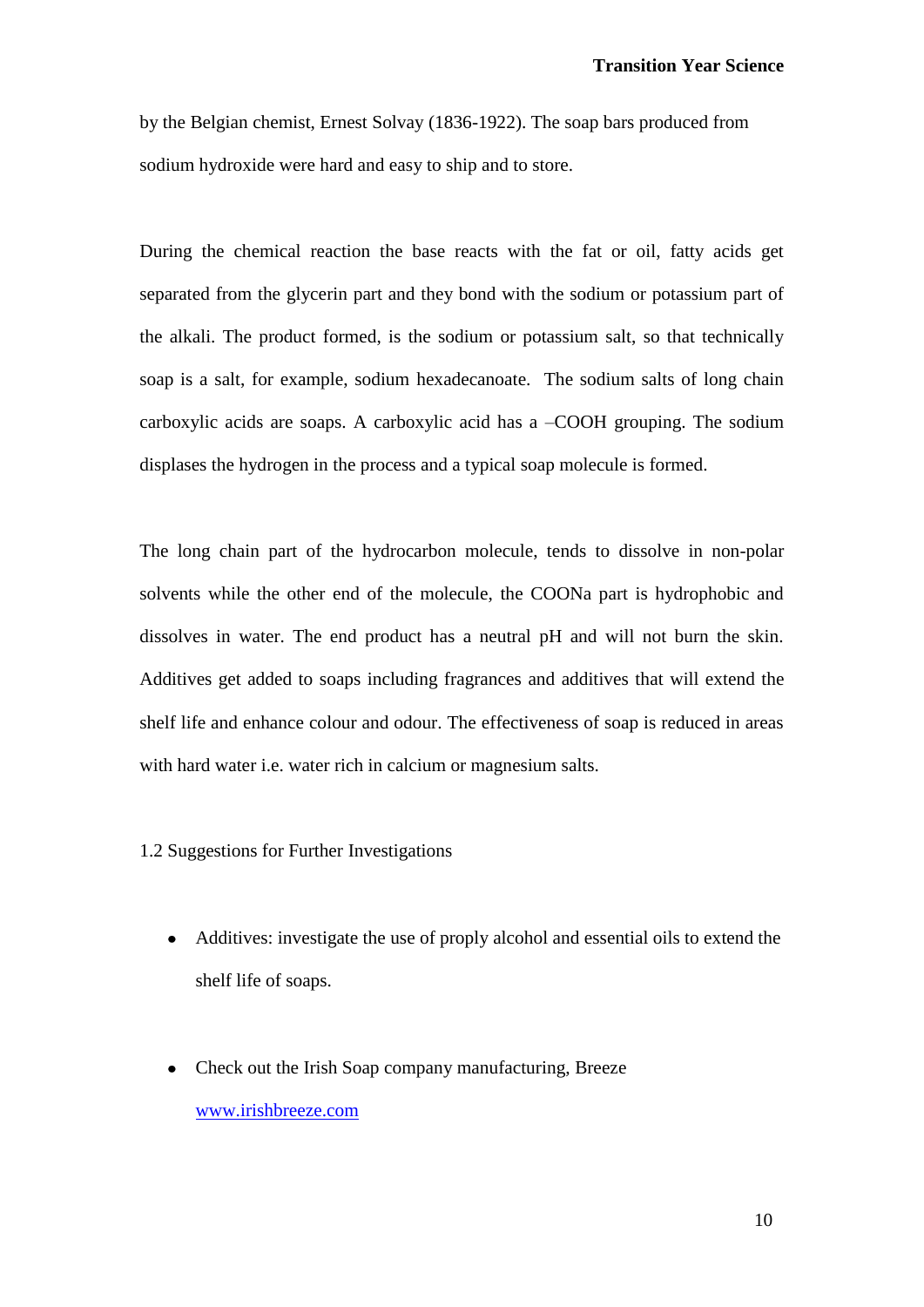- Find out about the chemicals involved in hard water and the methods used to  $\bullet$ remove water hardness.
- Investigate a range of sun block products, find out their ingredients and establish how they work.

### Cosmetic Surgery

Having Botox injections to clear up wrinkles has become a fashion statement in the last few years. Botox is short for "botulinum toxin A", a diluted form of a food poison produced by the bacterium Clostridium Botulinum, which works by blocking the nerve signals and paralysing the muscles. The bacterium causes botulism, a severe form of food poisoning. It has to be topped up regularly otherwise the wrinkles will return. Investigate the botox fad and other fashion fads down through history, where women were prepared to suffer for the sake of their appearance: [\(http://bbc.co.uk/science/hottopics/extremecosmetics/botox.shtml\)](http://bbc.co.uk/science/hottopics/extremecosmetics/botox.shtml).

### 1.3 Experiment

If you want to try making soap, under the guidance of your teacher at school or your parent/guardian at home try the recipe on:

[http://msms.essortment.com/recipessoapsma\\_rljw.htm](http://msms.essortment.com/recipessoapsma_rljw.htm)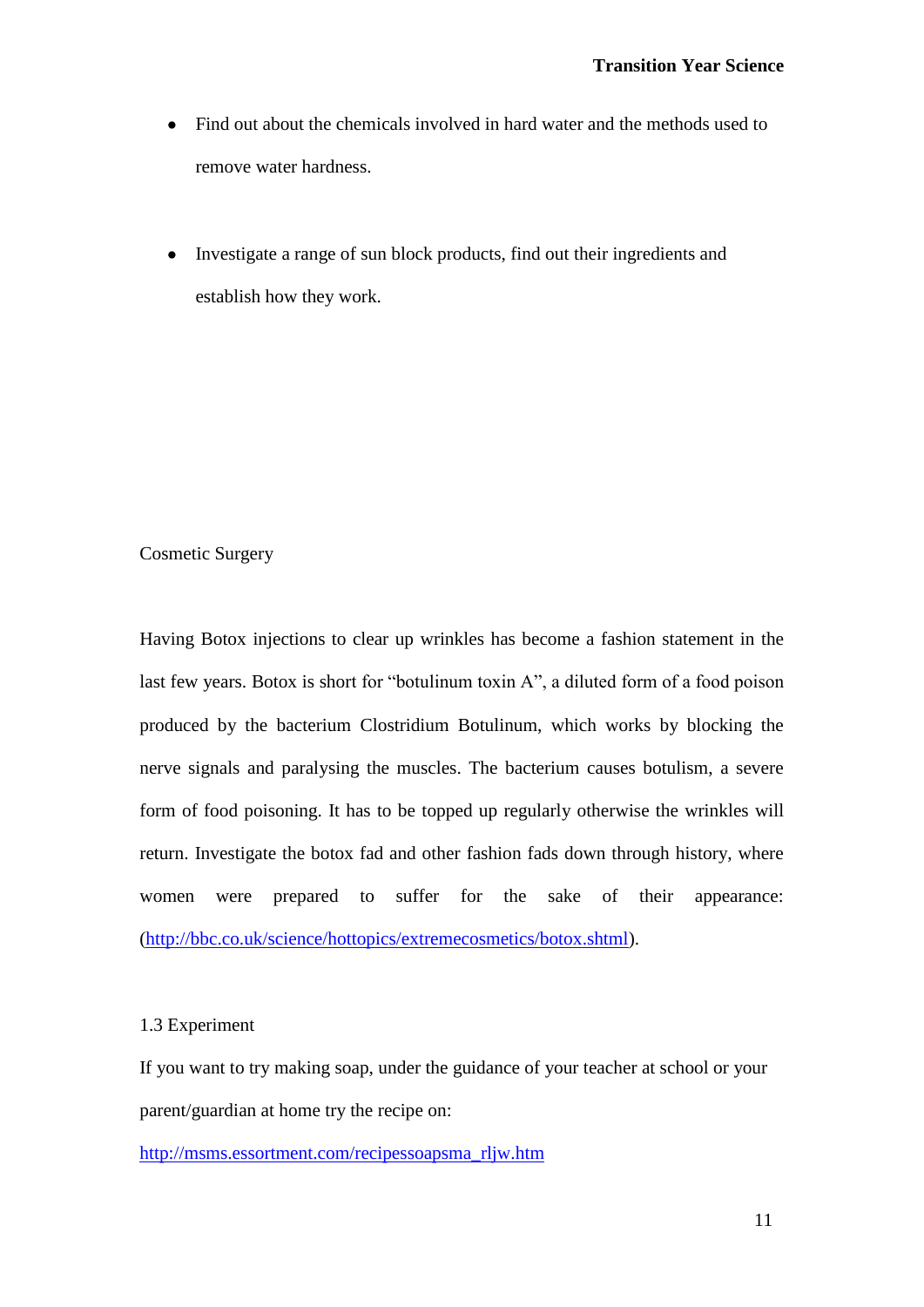Or follow a similar experiment in the Transition Year text-book (Analyse This! Experiments Workbook for Transition Year, Thomas McCloughlin and Geraldine Kenny, Gill & Macmillan, 2001, page106 or any Leaving Certificate Chemistry textbook, for example, Leaving Certificate Rapid Revision Chemistry, Declan Kennedy and Pat Walsh, Folens, 2002, page 185-186.

1.4 Science Project Suggestion

Investigate the difference in chemical composition and effectiveness between a local cottage industry soap and one of the big commercial companies. Compare and contrast these on the basis of price, appearance, chemical composition and availability.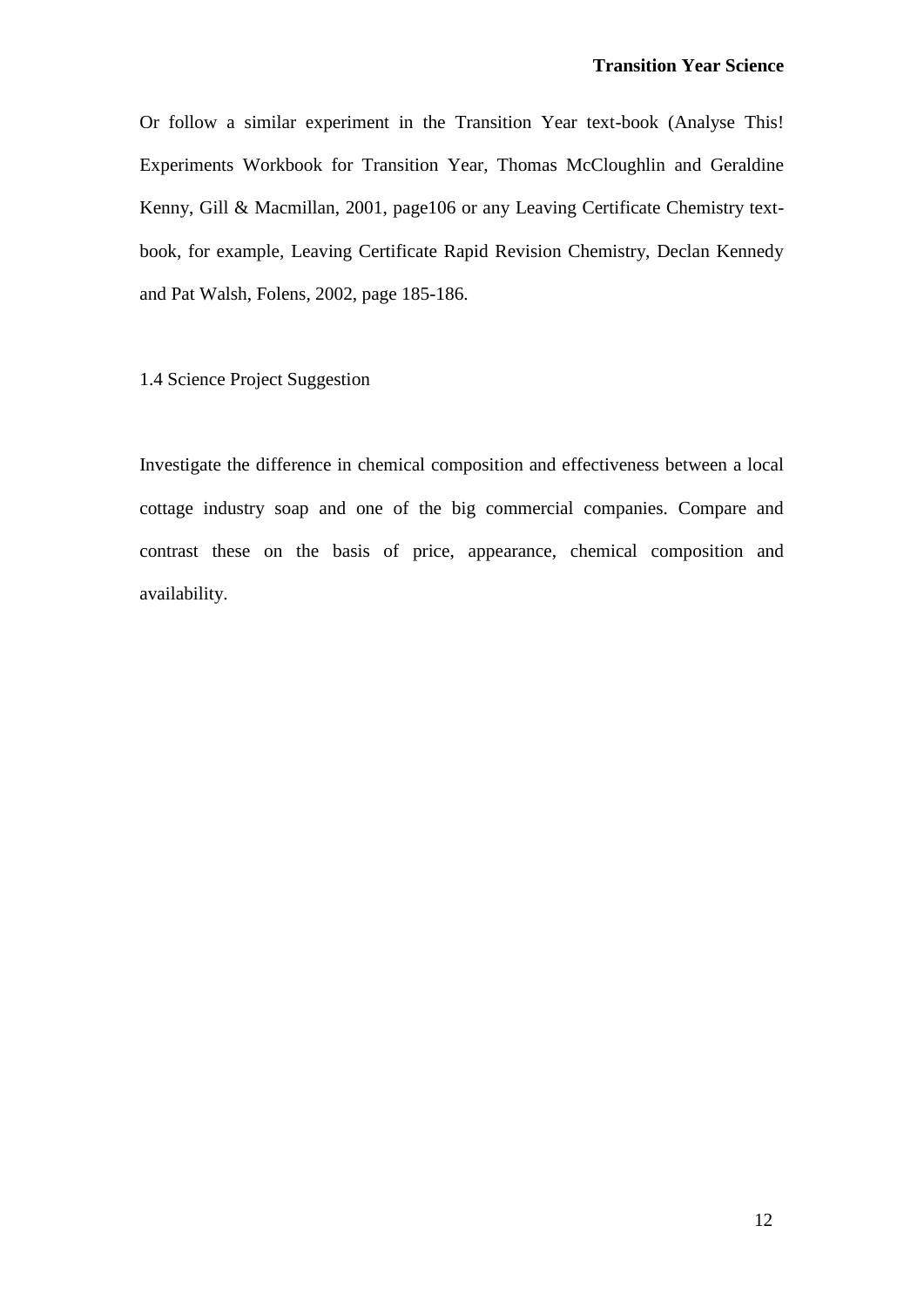#### Unit 2 HAIR

#### 2.1 Core Knowledge

Hair has a variety of functions, it serves to control our body temperature, it is a secondary sexual characteristic, it serves as a form of protection and it has a social function. Hair styles are used to make a statement or to identify the person from a certain faction of society. If, as



we are led to believe, first impressions are formed very quickly then well looked after hair will create a positive impression. Hair benefits from a healthy, well balanced diet with plenty of vitamins, exercise and adequate rest.

Hair itself is a dead substance made of a protein called keratin. Proteins are made of amino acids all joined together in rows, called polymers. Each monomer is an amino acid. There are twenty different amino acids by formula, so that there are over 10 000 ways to make proteins in the body. The simplest amino acid is called glycine. One end of the molecule is made of the acidic carboxylic acid group –COOH while the other end has the basic amine group –NH . So when the amino acids join together they lose water between each pair and they join up in long strands to form proteins.

Each hair strand grows from a follicle under the skin. Each strand has a central core, the cortex and this is surrounded by a sheath called the cuticle. Sebum from the sebaceous glands keeps the strand from drying out. The detergent action of hair shampoo, removes dirt from the hair and scalp, as well as enough sebum to keep the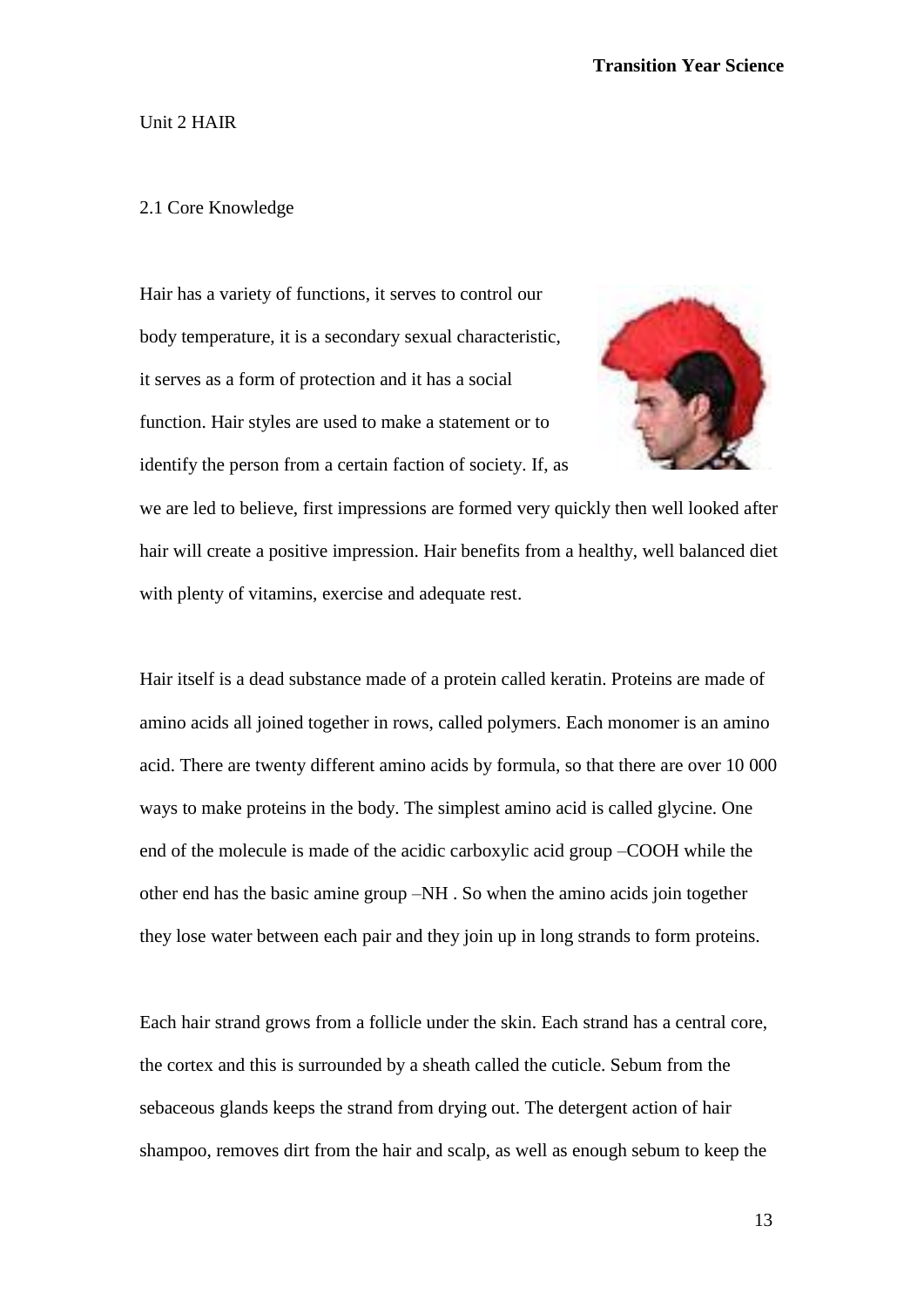hair looking clean, but not so much as to remove all the oil. The action of the detergent lauryl sulphates accomplishes this tightrope act very well. Other shampoo ingredients are added to give the shampoo a pleasant viscosity, to adjust the pH and to act as preservatives. The acidity of the shampoo plays a part in the production of a good shine, a slightly acidic cuticle reflects light better, thus giving the hair a better shine.

Hair has two natural pigments, melanin, the dark brown pigment of the skin and phaeomelanin, a red-brown or yellow-brown pigment similar to melanin. The colour of hair depends on the amount of these two pigments within the hair strand. Their absence produces white or grey hair. Changing the colour of hair nowadays occurs through the action of complex synthetic organic chemicals. Dyes without bleach darken the hair, while hair is lightened in colour with bleaches. Hair is the protein keratin, and the protein molecules are held together by disulphide linkages -S-S- . If hair is to be made either wavy, or straight the disulphide linkages have first to be broken and their positions changed. This happens when hair is washed, and heated rollers and other methods are used to change the shape of the hair as it dries.

### 2.2 Further Investigation

- If you want to trial a shampoo evaluation kit, look up the web-site for details:  $\bullet$ <http://sciencekit.com/caregory.asp?c=434167>
- Find the chemical formula for lauryl sulphate, a detergent commonly used in many shampoos.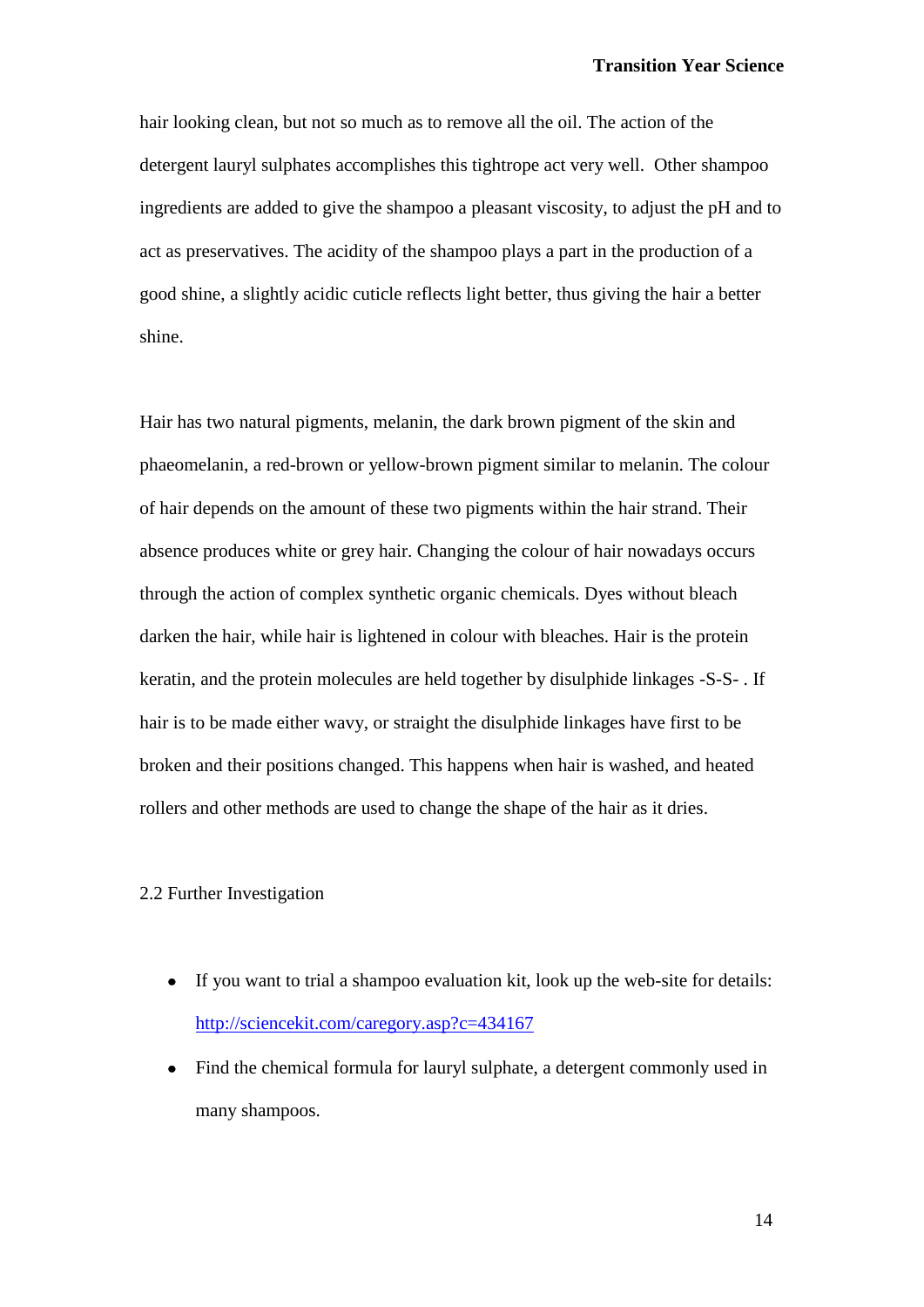# 2.3 Experiment

"How strong is your hair"

# *What you will need*

You will need to get a retort stand and weights, a weighing scale, some strands of your hair. You will need to set up a number of tests, that allow you to hold one end of the hair firmly, attach an increasing load to the other end of the hair, ensure the tests are done safely and record your results in the tables below [\(www.selah.wednet.edu\)](http://www.selah.wednet.edu/).

# *Method Experiment 1*

Increase the load on the hair until it breaks. Do this several times and record the mean value. Record you results in the table below:

| Weight (g) | Hair 1         | Hair 2         | Hair 3         | Hair 4         |
|------------|----------------|----------------|----------------|----------------|
|            | Breaking point | Breaking point | Breaking point | Breaking point |
|            |                |                |                |                |
|            |                |                |                |                |
|            |                |                |                |                |

# *Experiment 2*

Increase the load as before, but this time measure how much the hair stretches with each additional load.

| Weight $(g)$ | Initial   | Hair 1 | Hair 2                                                    | Hair 3 | Hair 4 |
|--------------|-----------|--------|-----------------------------------------------------------|--------|--------|
|              | length of |        | Stretch (cm)   Stretch (cm)   Stretch (cm)   Stretch (cm) |        |        |
|              | hair (cm) |        |                                                           |        |        |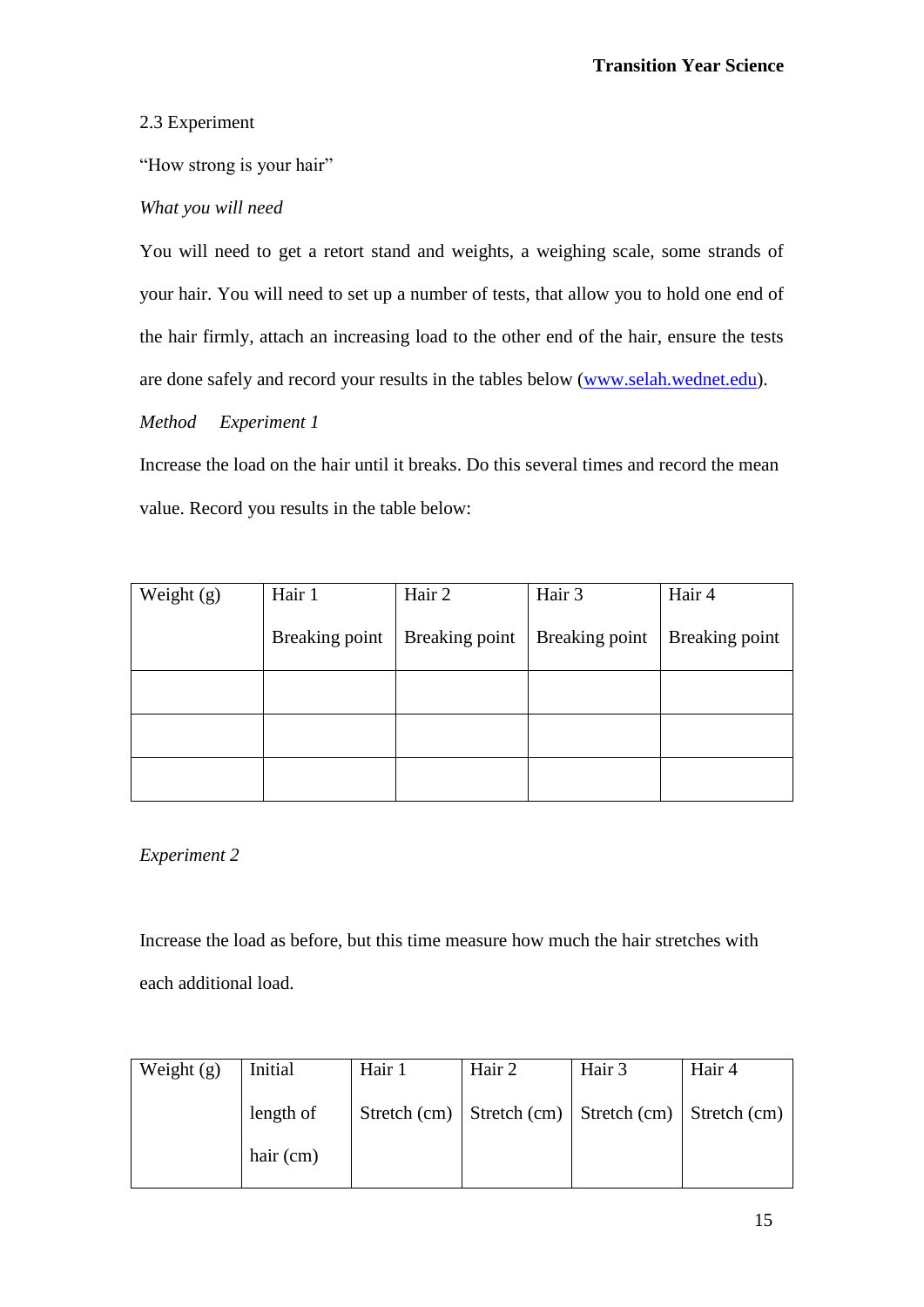*Experiment 3*

Use hair that has been soaked in warm water for 30 minutes. What difference to the strength will the water content make? Make a prediction then do the experiment.

| Weight $(g)$ | Initial   | Hair 1       | Hair 2       | Hair 3       | Hair 4       |
|--------------|-----------|--------------|--------------|--------------|--------------|
|              | length of | Stretch (cm) | Stretch (cm) | Stretch (cm) | Stretch (cm) |
|              | hair (cm) |              |              |              |              |
|              |           |              |              |              |              |
|              |           |              |              |              |              |
|              |           |              |              |              |              |

What do you conclude from your results. Will this make a difference to the way you care for your hair in future? [www.tlhs.org](http://www.tlhs.org/)

### 2.4 Science Project Suggestion

Do a detailed analysis of several shampoos and conditioners and find out the main differences between each of the brands.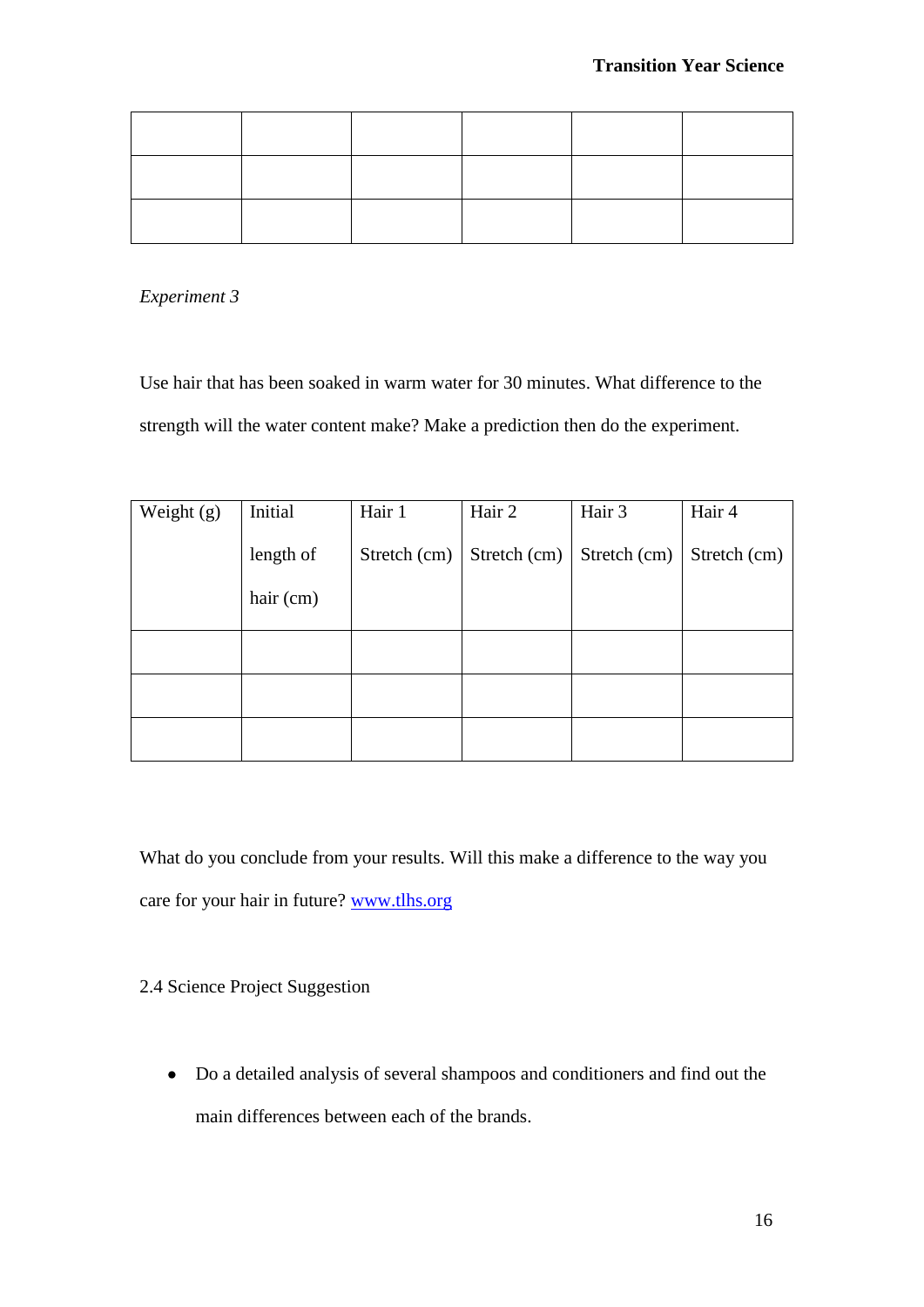Investigate the various dyes used on hair down through the last fifty years, and the difference each product has in terms of chemical composition and possible damage to the hair.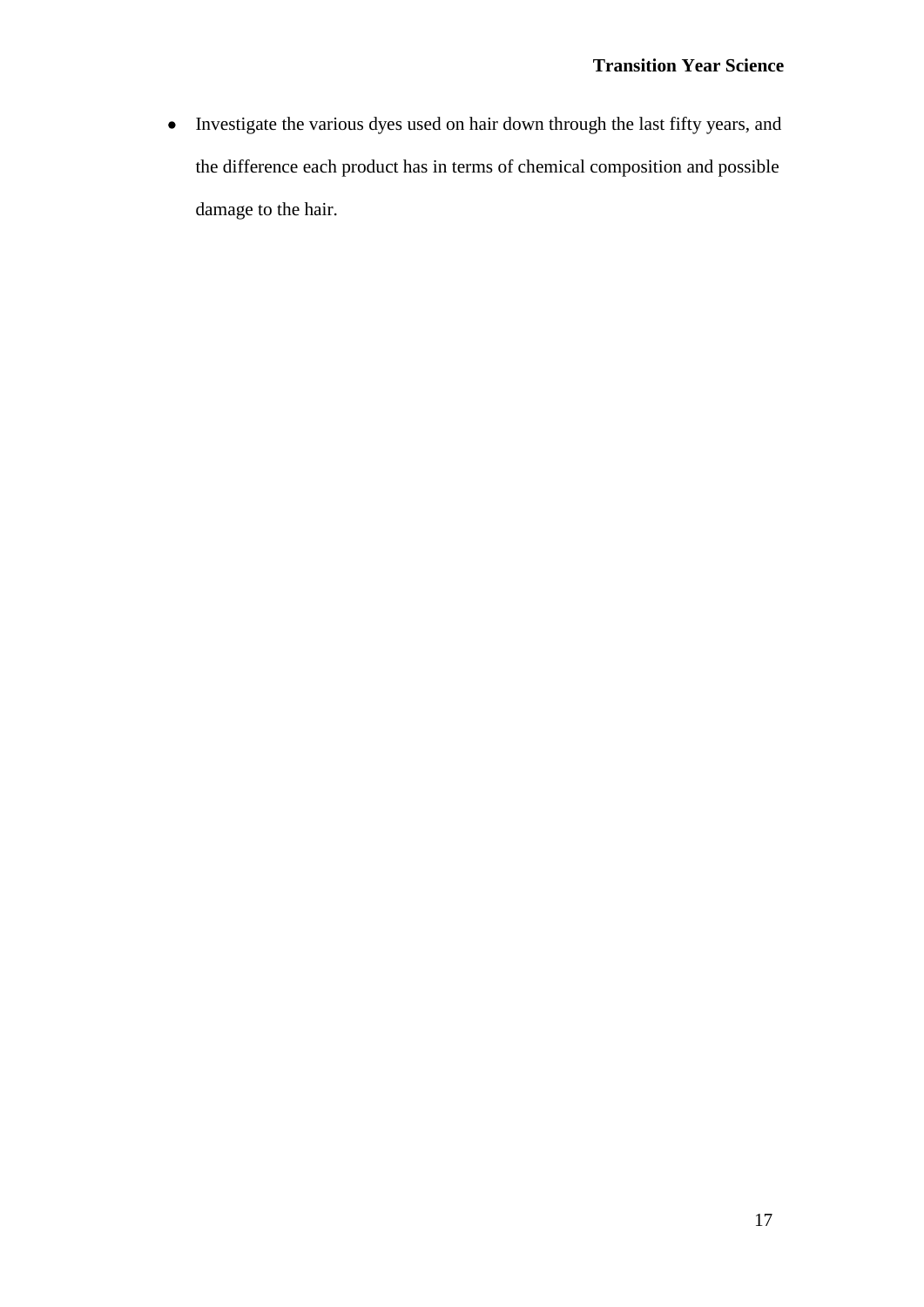#### Unit 3 TEETH

#### 3.1 Core Knowledge

A typical tooth has an exposed crown and a buried root. The crown is partly covered by a bone-like substance called enamel. Beneath the enamel is dentine and this surrounds the inner pulp cavity filled with pulp, which is living tissue. There are four basic types of teeth, the incisors, canines, premolars and molars. See the university of Michigan



Museum of Zoology web-site for more information: [www.animaldiversity.ummz.edu](http://www.animaldiversity.ummz.edu/)

Bacteria in our mouth attack our teeth and damage the enamel. The diagram shows a typical bacterium, with cell nucleus, cell membrane and cell wall. Our bodies are covered with millions of bacteria. If it were not for our bacteria we would not be able to fully digest our food. Our mouths are full of bacteria, both good and bad; the bad ones need to be kept in check to avoid tooth decay and bad breadth.

There is a lot of evidence nowadays to suggest that there is a direct link between the decay of teeth and the frequency of sugar in the diet. Bacteria in the mouth act on the sugars and turn them to acids which in turn attack the tooth enamel. Saliva is made up of 99% water, and it also contains engymes, urea, minerals and antibodies. Saliva is alkaline, it neutralises plaque acids and can repair acid attack damage to the teeth. This neutralisation process takes about twenty minutes.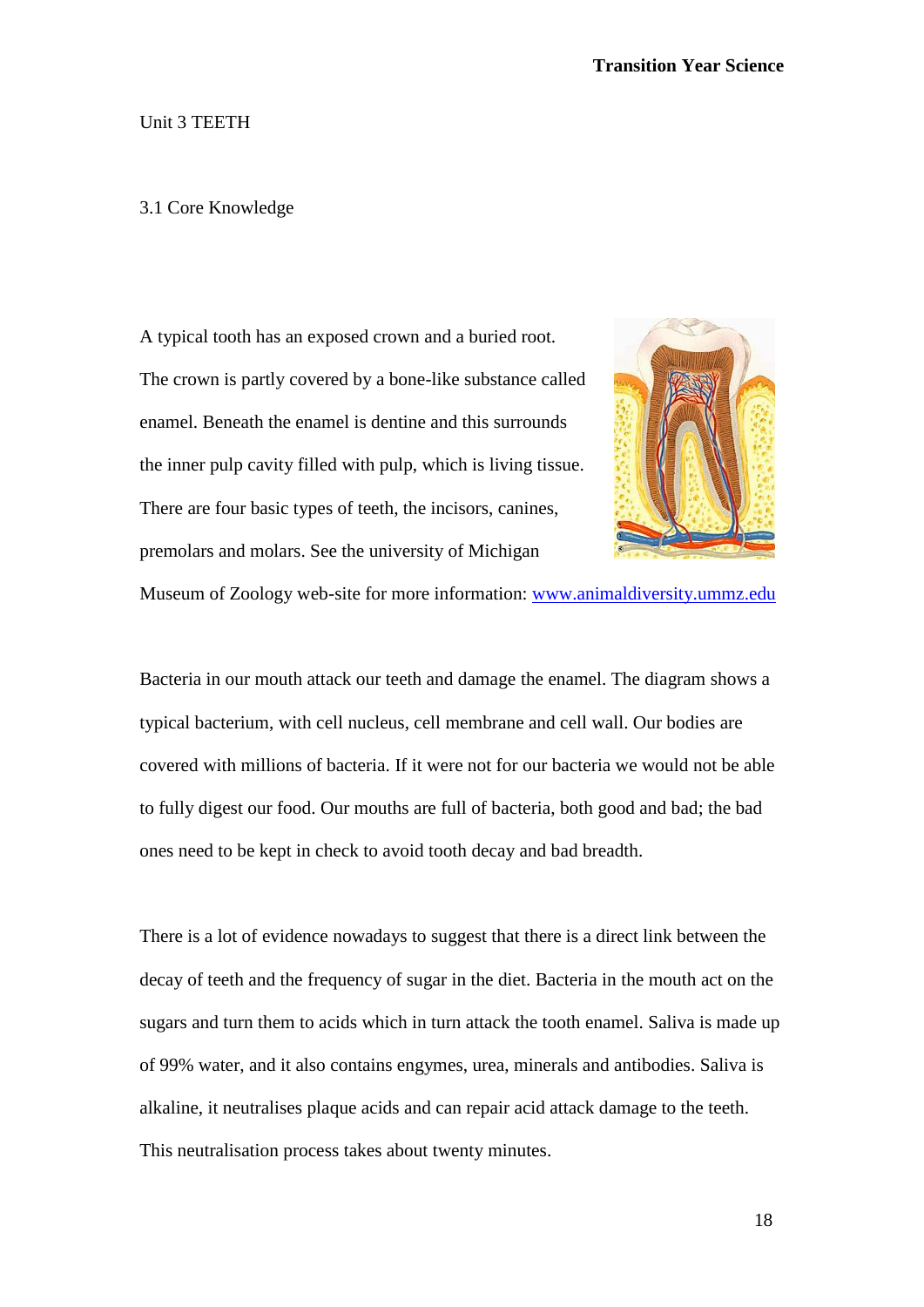If sugary foods are only eaten at meal times then the acid produced, can be neutralised. However, if sugary foods are eaten throughout the day, plaque acid will build up and tooth decay will result. Toothpastes have antibacterial agents as well as cleaning agents. Fluoride is added to toothpaste to help strengthen the enamel.

Fluorides in toothpaste are found in the form of:

*stannous fluouride* ( SnF ) *sodium monofluorophosphate* (Na PO F) and *sodium fluoride* (NaF).

Toothpaste typically contains water, glycerol (retains water), calcium phosphate (abrasive), sodium-N-lauryl sarcoinate (surfactant), carrageenan (thinkening agent) and fluorides (enamel hardener). Good dental hygiene is essential for our health and well being. It is recommended that you change your toothbrush every three months, you brush your teeth regularly twice a day and you use a mouth wash.

### 3.2 Further Investigations

- Find out about tooth whitening agents, what products are in them and how do they work.
- Cosmetic surgery on teeth has recently become more popular in Ireland, find out about the most popular treatments been taken.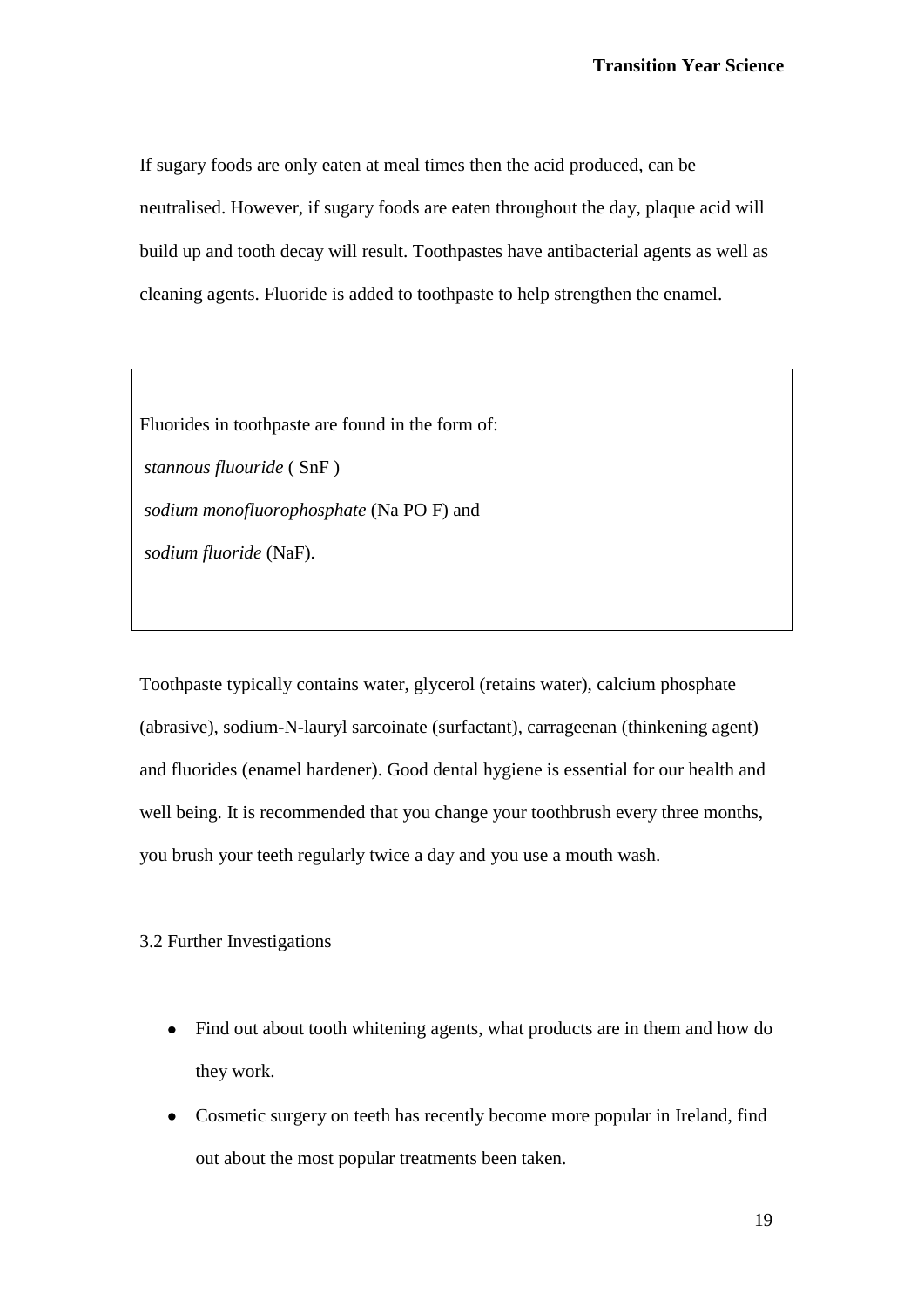# 3.3 Experiment

To investigate how effective are toothpastes at stopping the growth of bacteria.

# *What you will need*

- Sticky tape
- Petri dish, with three wells, inoculated with bacteria
- Three tubes of different toothpastes
- Three spatulas
- A chinagraph pencil  $\bullet$
- Three glass rods  $\bullet$

### *Method*

- 1. Using the chinagraph pencil, number the wells on the base of a petri dish, 1-3.
- 2. Label the tubes of toothpaste 1-3.
- 3. Using a clean spatula each time, half fill each well with toothpaste 1-3.
- 4. Seal the petri dish with sticky tape. Store the petri dish for two days at room temperature. DO NOT OPEN THE PETRI DISH ONCE IT HAS BEEN CLOSED.
- 5. After two days, examine the dish but do not take off the lid.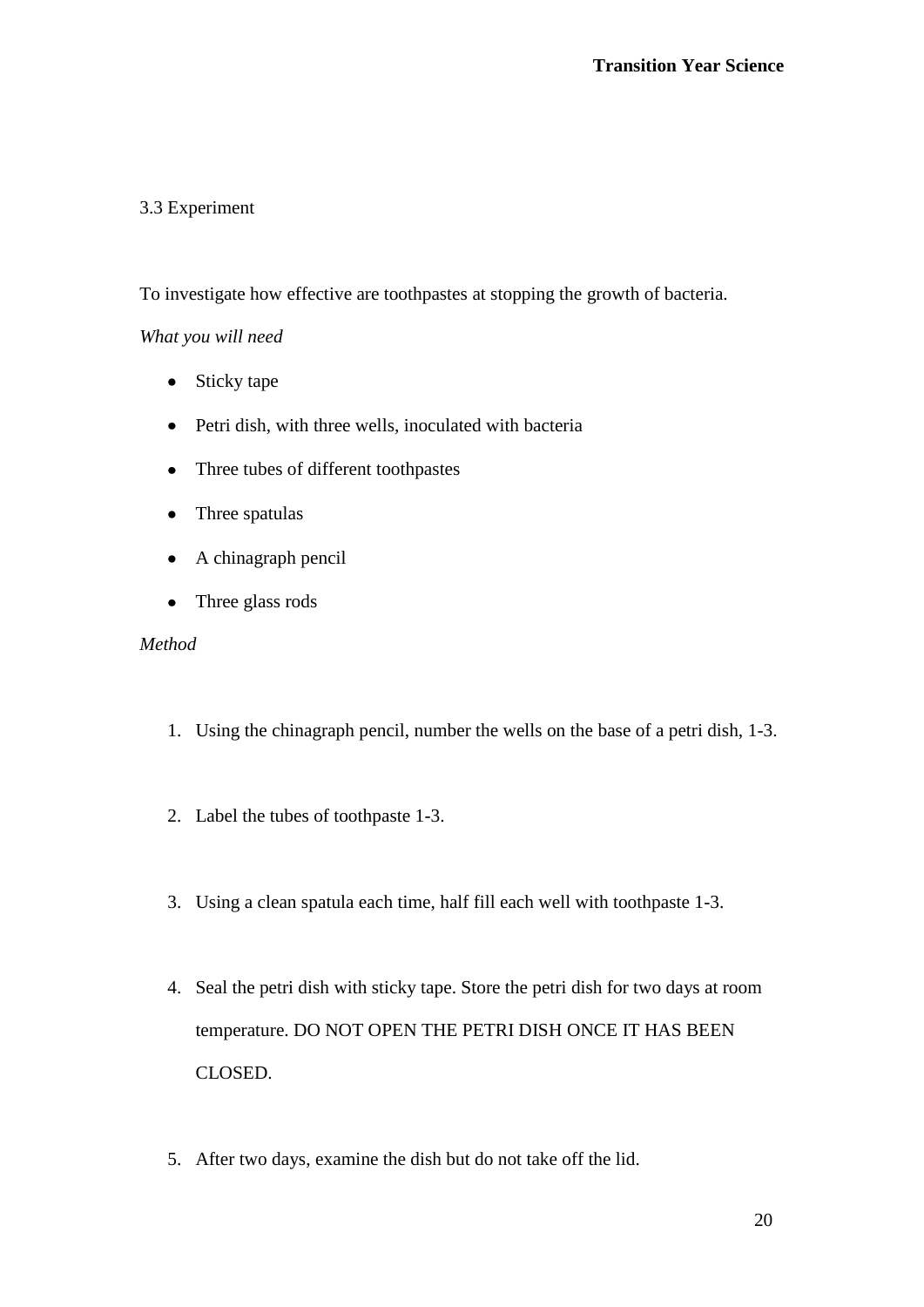- 6. Measure in millimetres the distance across the clear areas around the wells.
- 7. Record your results in the table provided:

| Well Number | Type of Toothpaste | Distance across the | Tick the type of     |
|-------------|--------------------|---------------------|----------------------|
|             | in well            | clear area around   | toothpaste which was |
|             |                    | well (mm)           | best at stopping     |
|             |                    |                     | bacterial growth     |
|             |                    |                     |                      |
|             |                    |                     |                      |
|             |                    |                     |                      |

The agar had bacteria in it. Where these grow the agar is cloudy. If the agar is clear, the bacteria are not growing. Look on the list of ingredients in each of the toothpastes to identify the antibacterial agents [\(www.catie.org.uk/](http://www.catie.org.uk/) for further details).

- 3.4 Science Project Suggestion
	- Carry out a full scientific analysis of the effectiveness of a range of toothpastes, including tooth polishes and mouthwashes. Comment on your findings.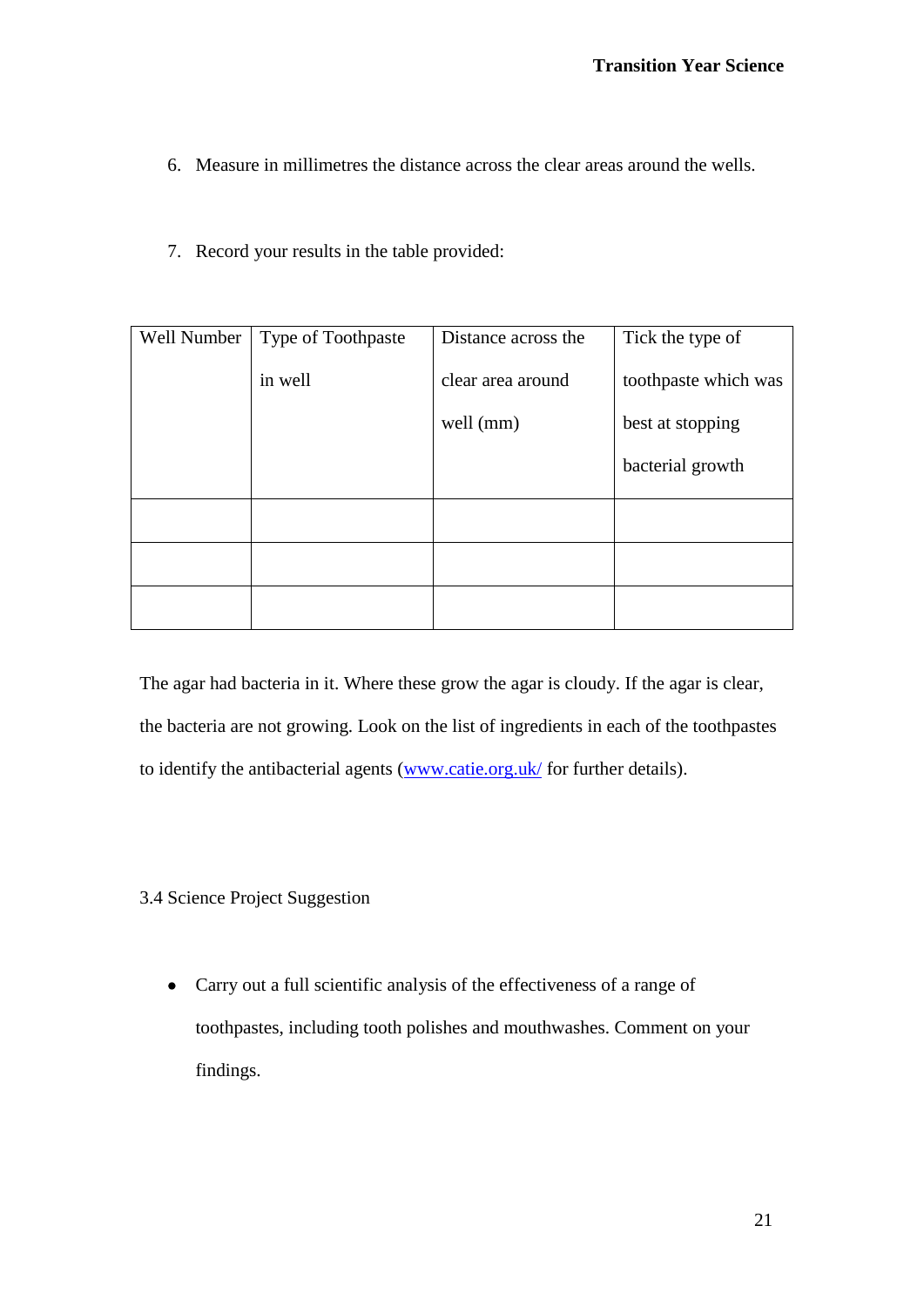#### Unit 4 NAILS, LIPSTICKS and PERFUMES

#### 4.1 Core Knowledge

### **NAILS**

Nail polish has been used since 3000 B.C., when the Egyptians used henna for its red colour. Nowadays, nail polish is made of lacquer, and is made of polymers (nylon), solvents, plasticisers, colourants and perfumes. The plasticisers are used to make the nail polish more flexible and they help to prevent chipping. The main solvent in nailvarnish is acetone, a non-polar solvent.

### LIPSTICKS

Lipsticks prevent moisture loss, and contain castor oil, sesame oil, mineral oils, lanolin, beeswax and perfume. Other chemicals are also found in lipsticks, for example, the whitening agent titanium oxide and polyethylene glycol. The dyes in lipstick all need to be insoluble in water so that the colour lasts. Most lipsticks are waxy solid materials combines with a non-volatile oil which spread easily but remains stiff in the tube.

### PERFUMES

The word perfume comes from the Latin "per" meaning "through" and "fumus" meaning "smoke". Today's perfumes are made from synthetic chemicals, fragrant plants and animal oils all dissolved in 10% to 25% solutions in alcohol. Cologne is much less expensive and is about one tenth the concentration of perfume. There has to be a match between the perfume, the bottle and the image it conveys. The distillation process that is involved in the manufacture of perfume is interesting in that the length of time can sometimes be the distinguishing difference between the two, for a man's

22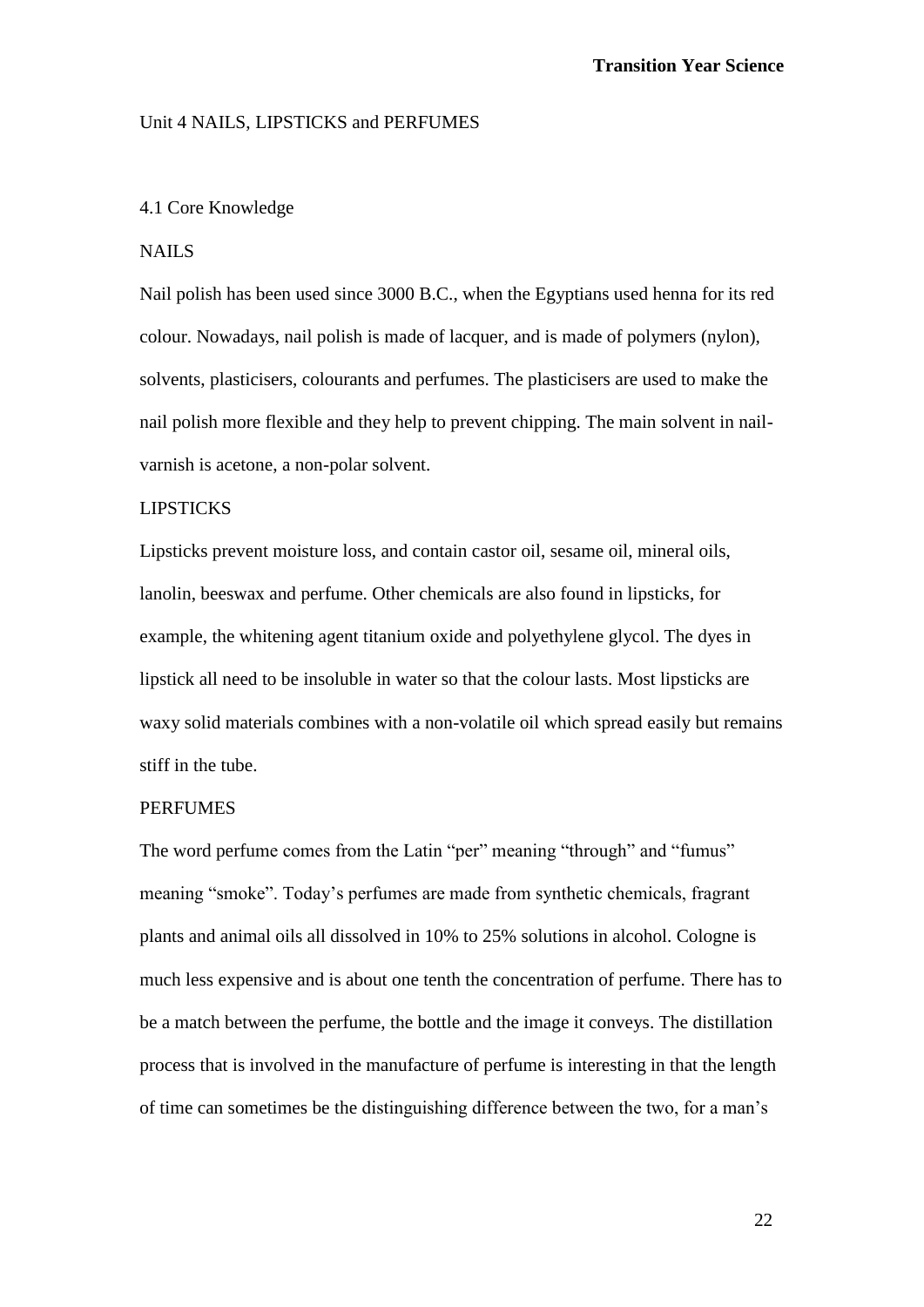fragrance and a woman's perfume the cocktail of chemicals might be the same, yet the period of distillation different [\(www.france.diplomatie.fr\)](http://www.france.diplomatie.fr/).

Flowers and a few animal essences such as musk and amber are the basic ingredients in all perfumes. To create a perfume you need to blend several essences and choose what specialists call the "key note" (the fragrance that is instantly noticed), the "core" note" (which gives the perfume its character) and the "basic note" (which gives the perfume structure). The "key note" comes from substances that vapourises easily and come quickly to the nose, for example phenylacetaldehyde, which has the odour of lilac. The "core note" is produced by substances such as 2-phenylethanol which has the aroma of roses. Finally, the "basic note" is a longer lasting scent carried by substances such as civetone, a cyclic organic compund with a musk like odour. Civetone was once obtained from the secretions of the Ethopian civet cat and was originally obtained by prodding the gland of the caged animals.

#### 4.2 Further Investigation

Investigate the following chemicals found in nail polish, lipsticks and perfumes: 2-phenylethanol, acetone and titanium oxide. Write down their chemical formula, their chemical and physical properties and find out how they are manufactured.

#### 4.3 Experiment

How to extract clove oil perfume from cloves by steam distillation (BASF MINILAB MANUAL): [www.basf.de/uk/ireland/](http://www.basf.de/uk/ireland/) Leaving Certificate Rapid Revision Chemistry, Declan Kennedy and Pat Walsh, page

182, Folens.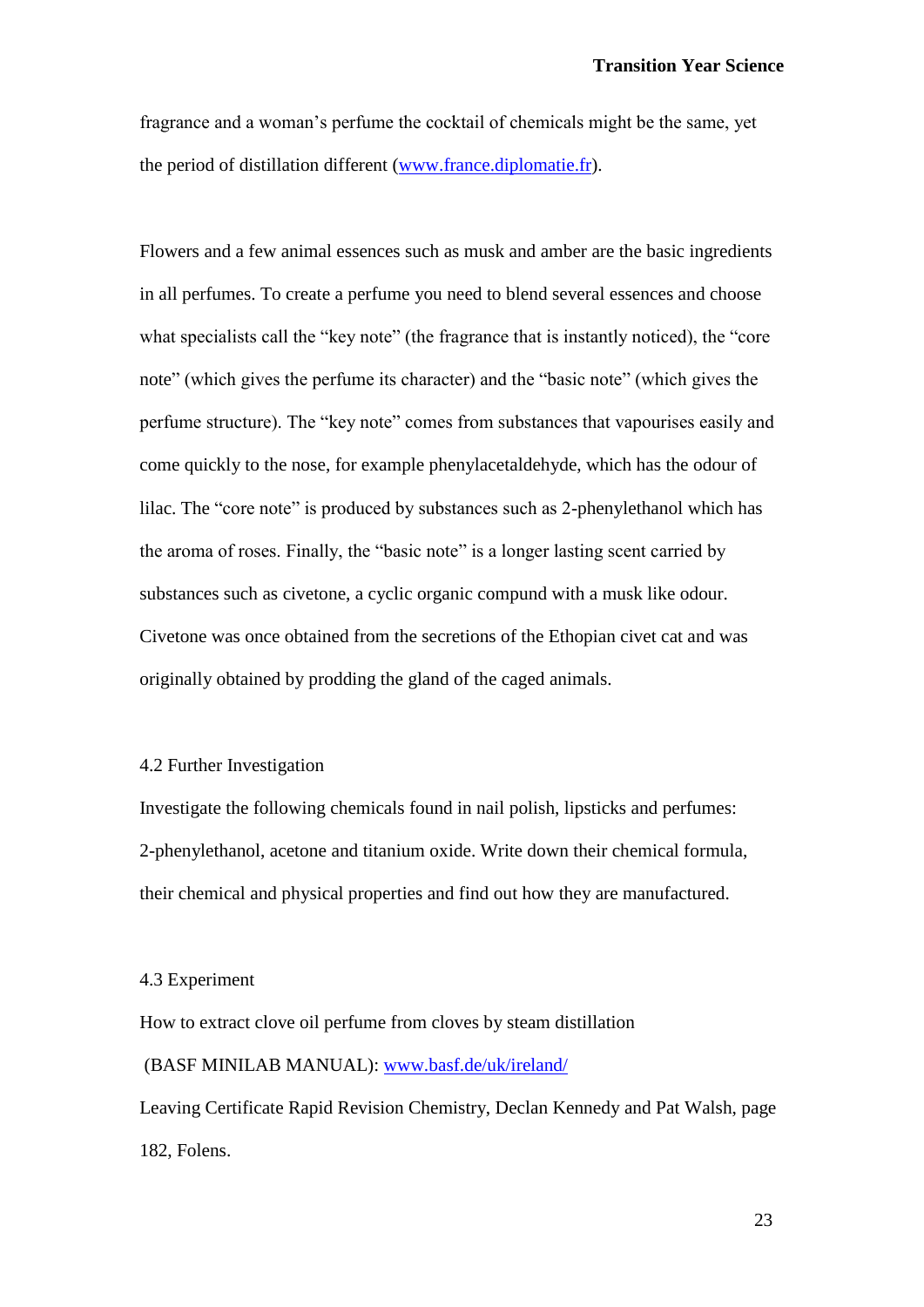### 4.4 Science Project Suggestion

• Find out how to grow fingernails by looking up the web-site

[http://www.cheminst.ca/ncw/experiments/2001\\_growing\\_fingernails\\_e.htm](http://www.cheminst.ca/ncw/experiments/2001_growing_fingernails_e.htm)

Fingernails grow about 3.8 centimetres per year while toenails grow about half as fast. Fingernails are made of the protein keratin, which has long molecular chains of carbon atoms and nitrogen linked together like NCCNCC etc. Keratin molecules are twisted together like strands in a rope, held together by bridges made from sulphur atom side chains. When the keratin is heated or shocked, the S-S bonds break, and the unpaired electrons in each of the sulphur atoms behave like tiny magnets, which can be measures by electron spin resonance spectrometer (ESR). Doug Hayward, of the University of British Columbia tells us that chemists working with archaelogists have used ESR to prove that proteins in charred bones in a cave near Bejing were cooked in a fire 230,000 years ago.

• Make some bath bombs: The Salters Chemistry Club, Handbook Volume 2, page 21 [www.salters.co.uk](http://www.salters.co.uk/)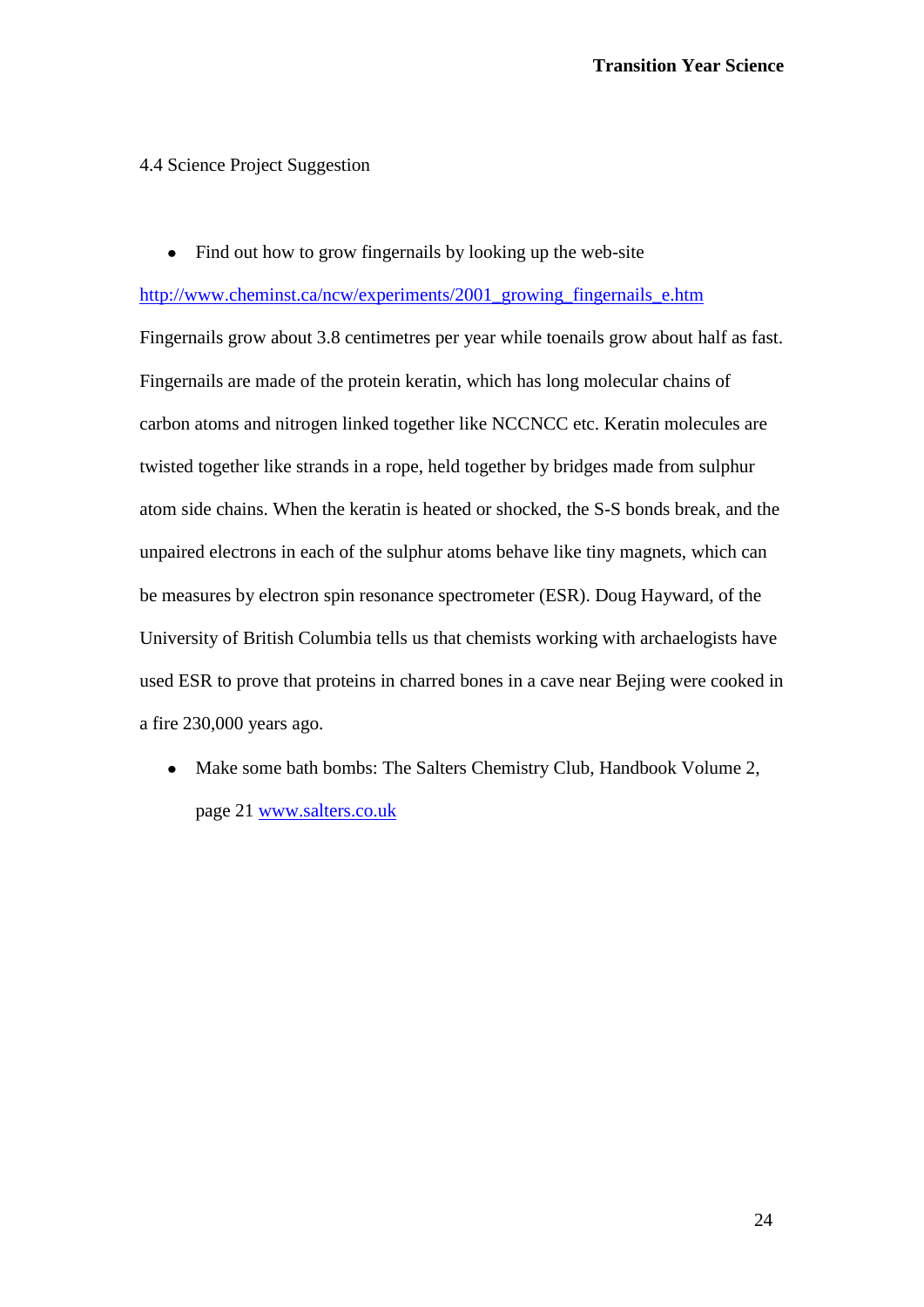Web-sites to browse

Pharmachemical Ireland

[http://www.pharmachemicalireland.ie](http://www.pharmachemicalireland.ie/)

European Cosmetic Trade Asociation

[http://www.colipa.com](http://www.colipa.com/)

All you ever wanted to know about cosmetics

<http://www.catie.org.uk/>

soap manufacture down through the ages

<http://www.kitchendoctor.com/articles/soap.html>

Is animal testing morally right? Find out more in:

<http://www.bbc.co.uk/science/hottopics/animalexperiments/index.shtml>

Is botox dangerous?

<http://www.bbc.co.uk/science/hottopics/extremecosmetics/>

making molecules stand on their head

<http://www.cheminst.ca/ncw/experiments/>

science teachers across the world

[http://www.scienceacross.org](http://www.scienceacross.org/)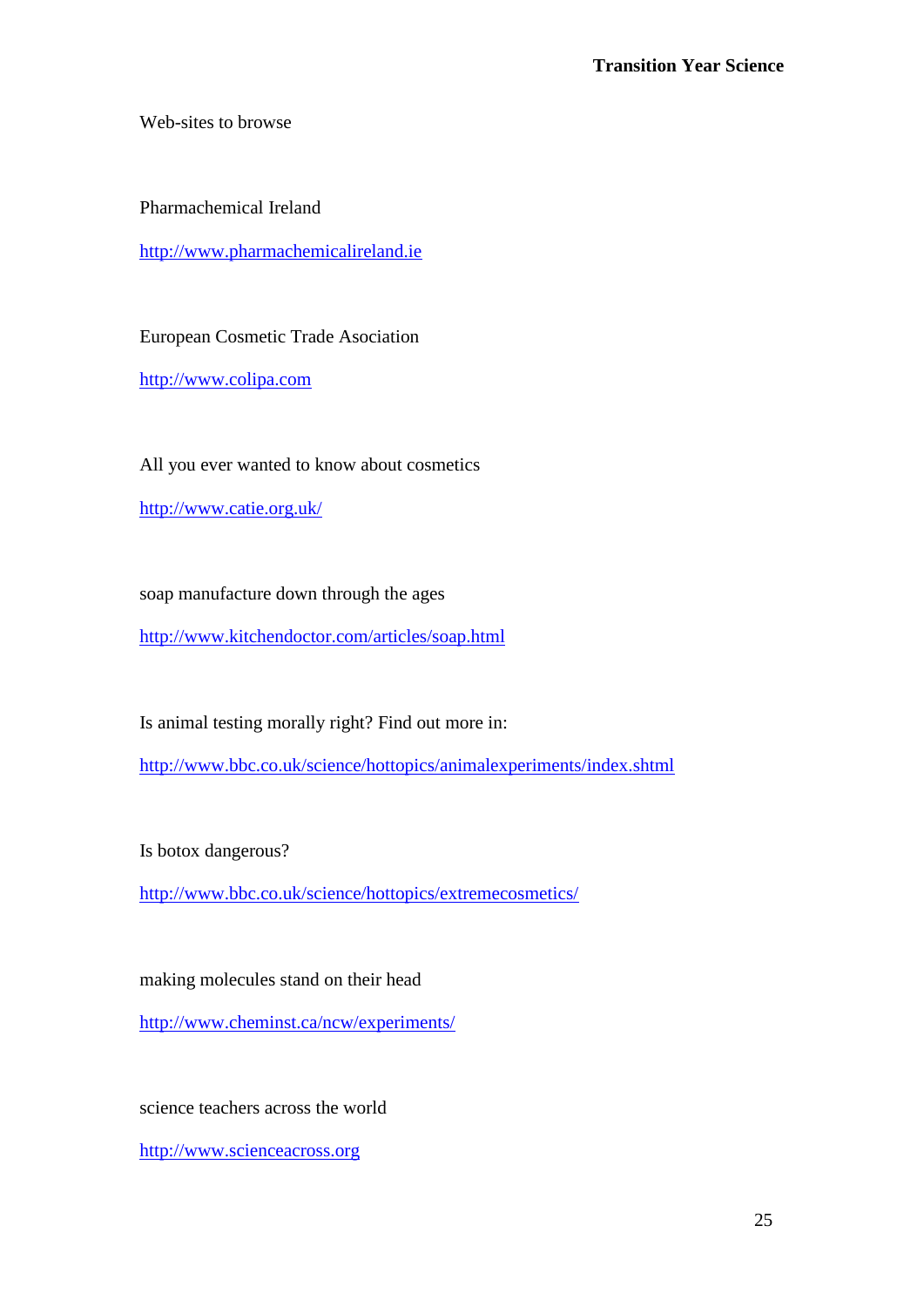the web-site for the International Union of Pure and Applied Chemistry

[www.iupac.org](http://www.iupac.org/)

Text-books for your school library

# *Medicinal Chemistry*

Publisher: Educational Division, the Royal Society of Chemistry (1996).

isbn number 1-870343425,<http://www.rsc.org/>

This book shows some of the areas where medicinal chemistry is helping to provide the pharmaceuticals to fight major diseases.

# *Chemistry and the Good Life*

The science behind the products you love to buy Vanity, Vitality and Virility

John Emsley

Oxford University Press £18.99 isbn 0-192805096

### <http://www.rsc.org/>

This book seeks to show that although chemicals are not entirely benign, they nevertheless surround us all every day and can be of positive benefit if handled properly.

# *The Chemistry of Fragrances*

D.H. Pybus and C.S. Sell Series: Royal Society of Chemistry Series <http://www.rsc.org/>

£19.95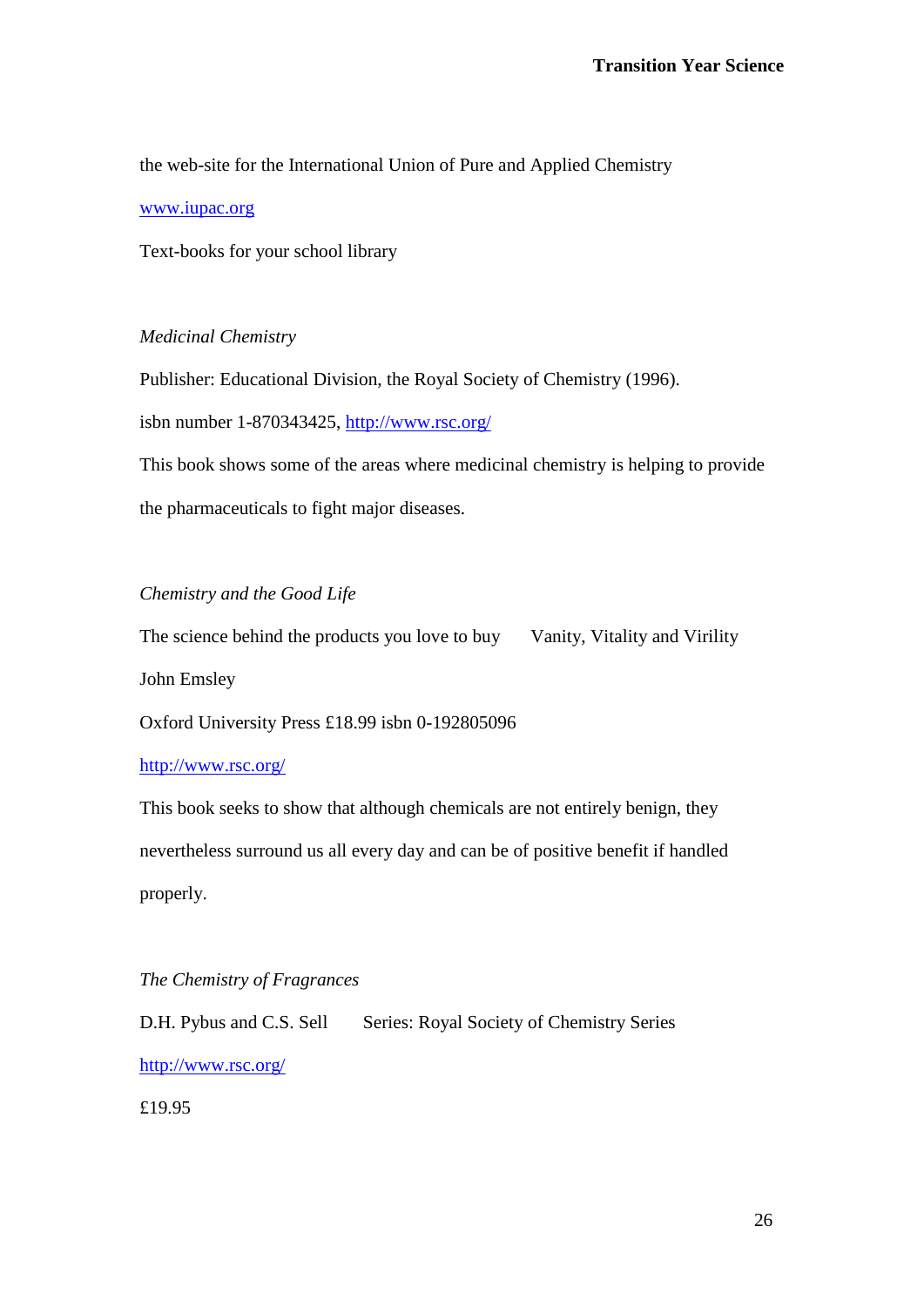Moderm perfumery is a blend of art, science and technology, with chemistry being the central science involved. The book aims to educate and entertain, and inform the audience of the latest chemistry, techniques and tools applied to fragrance chemistry.

The Cosmetics Industry

The Christain Dior plant, south of Paris is one example of a cosmetics plant. The company employs over two thousand people, and manufactures lipsticks, perfumes and face creams among other products. The perfumes are all manufactured in large distillation apparatus with the cocktail of flowers left to ferment for various stages. The mixture of ingredients is a trade secret and the period the still is left to ferment gives it its special bouquet. While the perfume is being manufactured downstairs the marketing department upstairs is busy getting the right shape and colour of the bottle, the packaging and name for the perfume. This will have a considerable bearing on the sale of the product so a considerable amount of market research is done to get this right.

The lipsticks are manufactured in large blocks of waxes which are cut for each lipstick, the colours and ingredients change each season to suit the ever-changing palette of the fashion industry. The face creams are all manufactured in *clean-room* conditions, with great care been taken to ensure a high quality control for each of the products. So in this plant alone, we see engineers, chemists, marketing graduates and business graduates all working alongside one another to keep the industry at the cutting edge of fashion and to bring customer satisfaction to every season of the year [\(www.france.diplomatie.fr\)](http://www.france.diplomatie.fr/).

27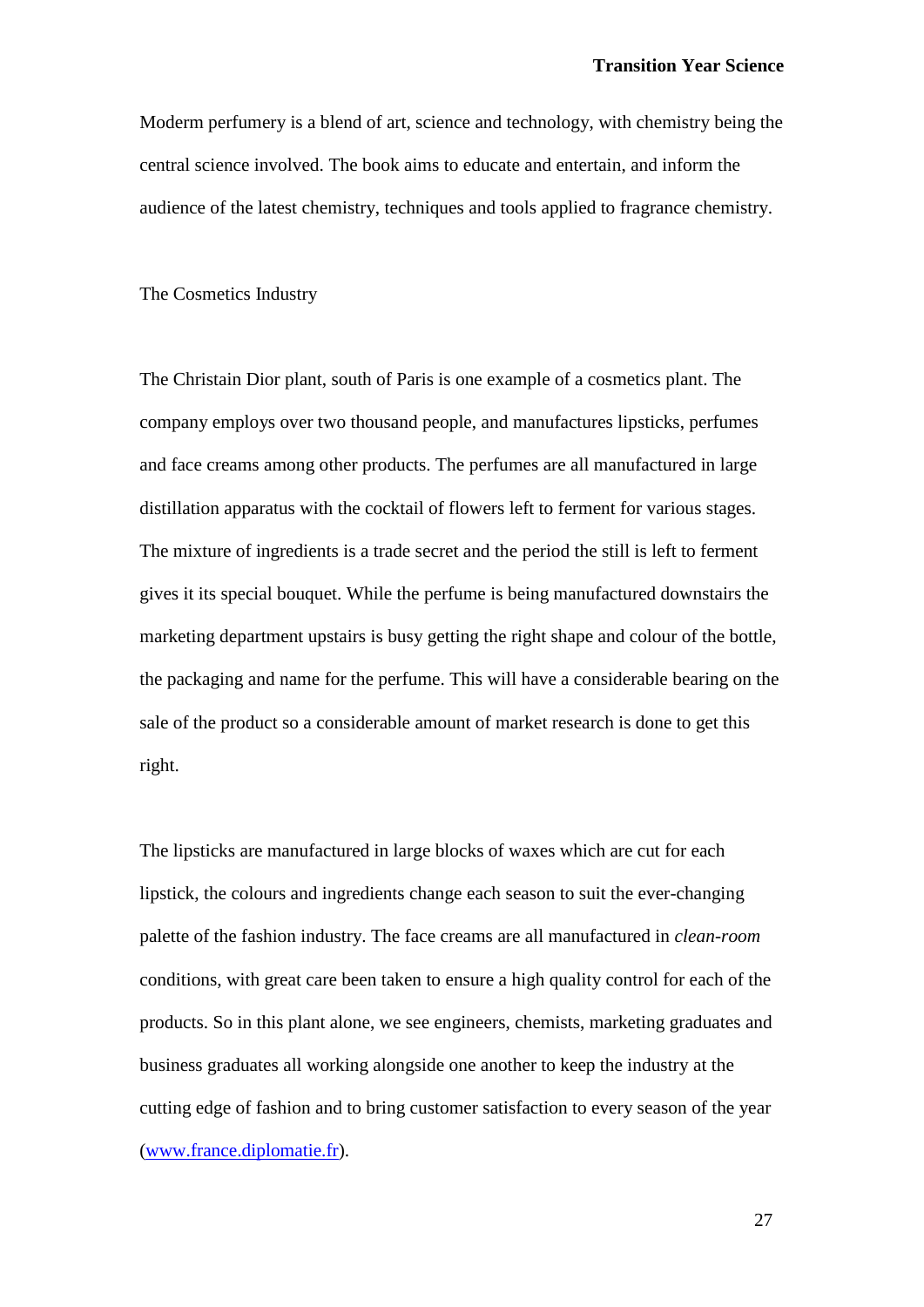*Investigate the Irish cosmetics industries, including the well established SeaVite Galway company [\(www.seavite.ie](http://www.seavite.ie/) ) and an emerging company in the Gaeltacht, Ri na Mara, Spiddal, Co. Galway [\(www.rinamara.ie\)](http://www.rinamara.ie/).*

### The Legends

*The cosmetics industry has been built by a number of significant people who had a particular style to offer at a time when it was most needed:*

Christian Dior (1905-1957)

#### <http://www.ba-education.demon.co.uk/for/fashion/dior.html>

Christian Dior swept Europe off its feet with his bright fashions, offering light and hope to the drab world after the end of the second world war, in 1947. He was born in the Loire valley in 1905, the second of five children. He was different from his brothers and sisters and liked to help his mother both in the house and garden. His father owned a fertiliser factory but lost everything he owned in the stock market crash of 1929. His mother died at the age of fifty one in 1931.

Christian was a great socialiser and an active member of the arts world. He decided to become a couturier and his sketches were used by the best, particularly his hat designs. By the end of the war he had his own fashion house in Paris, he launched ninety outfits, called the "New Look" as well as a new perfume called "Miss Dior". He was an overnight success. Over his lifetime he dressed royalty and opened shops in London and New York.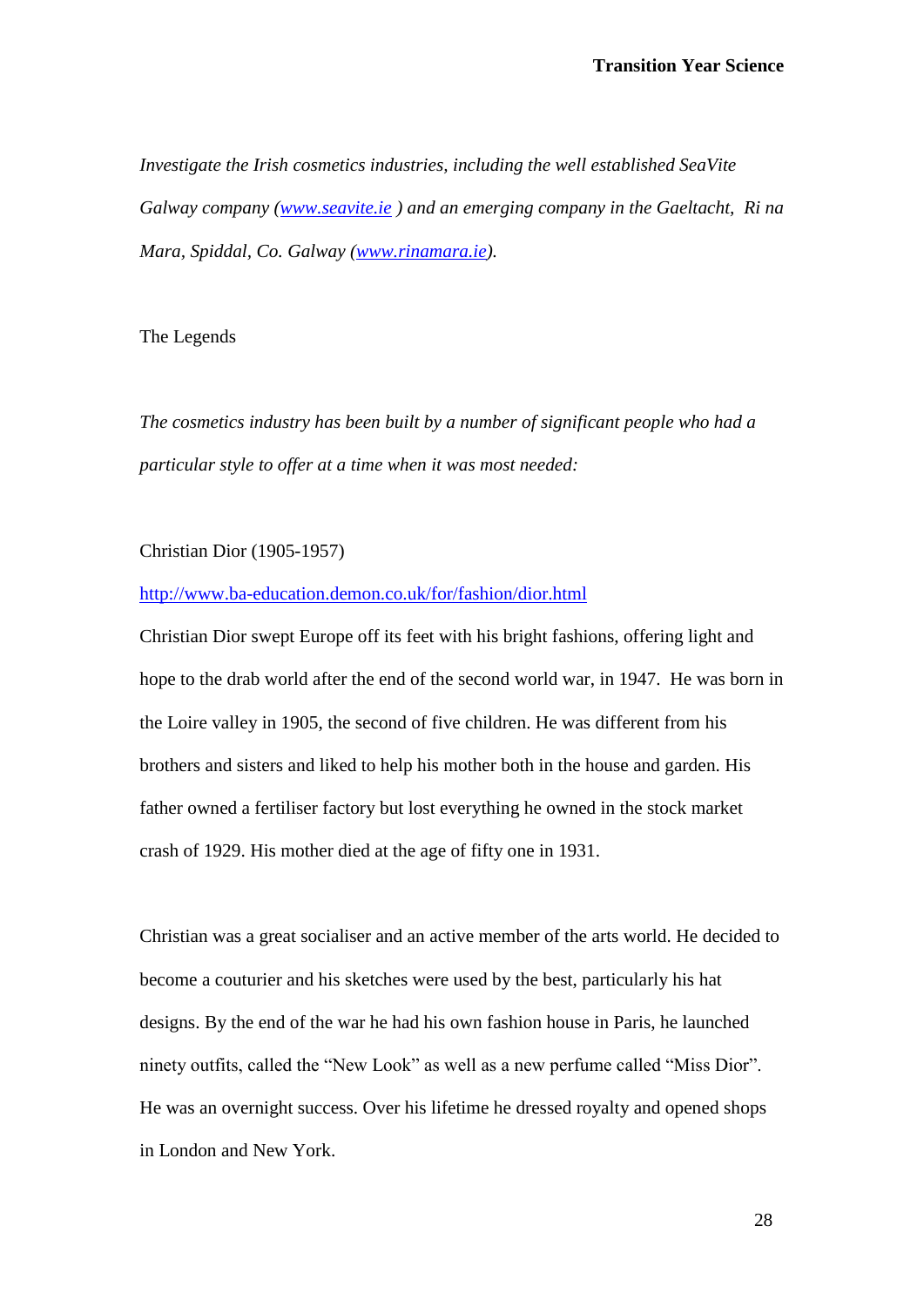*Find out about the lives and achievements of two other icons of the cosmetics industry:*

*(i) Helena Rubenstein and (ii) Anita Ruddick.*

### TEST YOUR KNOWLEDGE

This is an open book test, a test used to refresh your knowledge of Junior Certificate Chemistry. To find the answers to the questions, you can use a Junior Certificate science text-book. Compare your answers in class with your teachers'guidance.

- 1. Name the three states of matter.
- 2. State two differences between a physical and a chemical change.
- 3. What is a chemical compound? Give three examples of compounds.
- 4. Give an example of a solution, a solute and a solvent.
- 5. Explain, with a labelled diagram in each case, the following processes of separation: filtration, evaporation, distillation and chromatography.
- 6. Write down the composition of air.
- 7. How is oxygen prepared in the laboratory. Give a labelled diagram of the apparatus used.
- 8. State two physical and two chemical properties of oxygen.
- 9. Write down the definition of a catalyst.
- 10. How is carbon dioxide prepared in the laboratory. Give a labelled diagram of the apparatus used.
- 11. State two physical and two chemical properties of carbon dioxide.
- 12. Name the three conditions necessary in order to light a fire.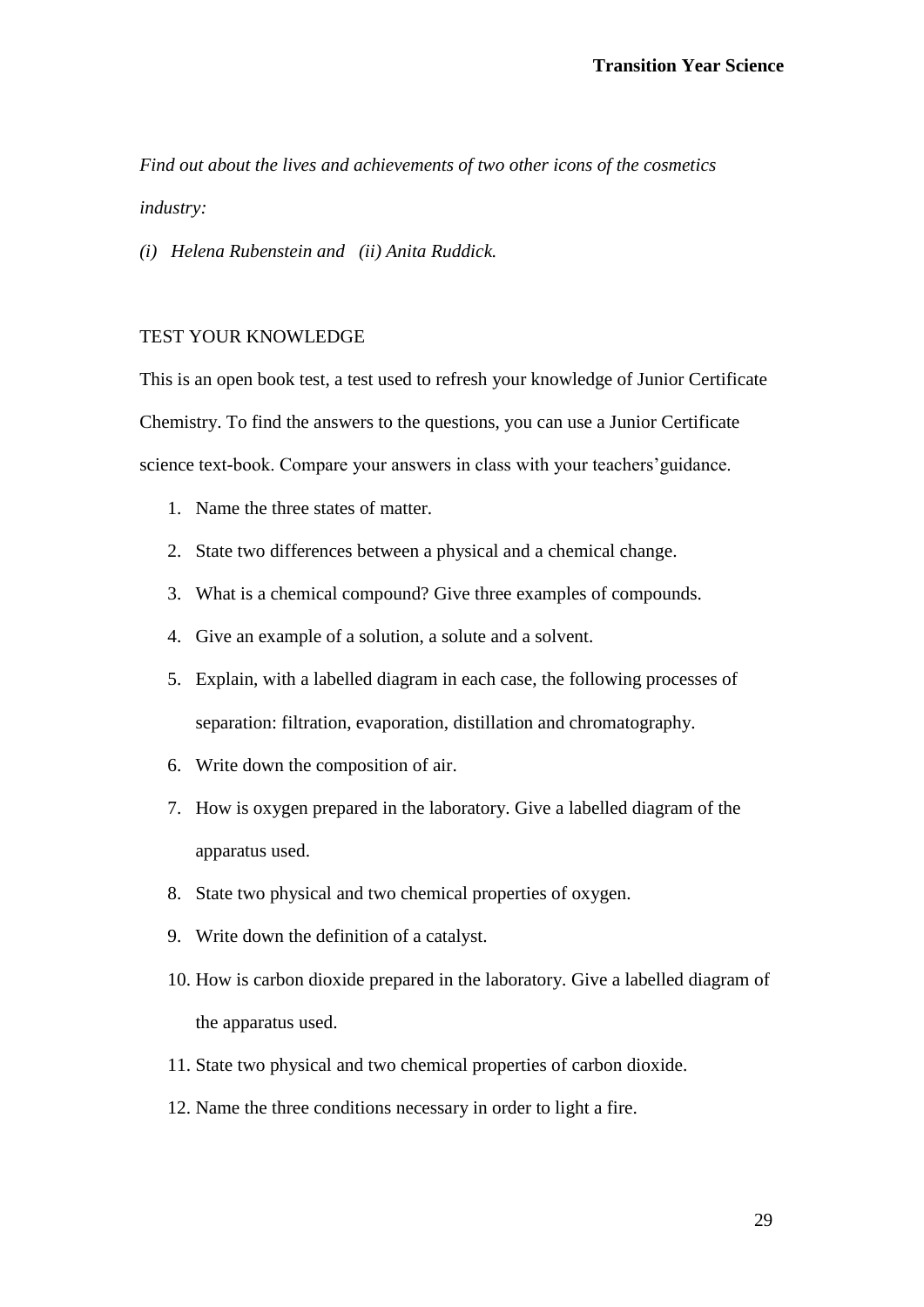- 13. Describe what happens in each of the following stages in the treatment of water to produce clean, drinking water: screening, sedimentation, filtration, chlorination and fluoridation.
- 14. Name the three particles that make up the atom.
- 15. What is the atomic number of an element. What is the atomic number of chlorine.
- 16. The electronic configuration of an atom of an element is 2,8,3. Name the element.
- 17. Draw a simple atomic diagram (Bohr diagram) of an atom of lithium and an atom of magnesium.
- 18. Give two physical and two chemical properties of the elements in group I. What is the name given to this group of chemicals.
- 19. Give two physical and two chemical properties of the elements in group II. What is the name given to this group of chemicals.
- 20. Give two physical and two chemical properties of the elements in group VII. What is the name given to this group of chemicals.
- 21. What information does the mass number of the element give?
- 22. What is the main difference between covalent and ionic bonds.
- 23. State two examples of covalent and ionic compounds and give one main difference between them.
- 24. Define the valency of an element.
- 25. What is the main difference between an exothermic reaction and an endothermic reaction. Give one example of each.
- 26. Define an indicator, give two examples of indicators and write down their colour in acid and in base solutions.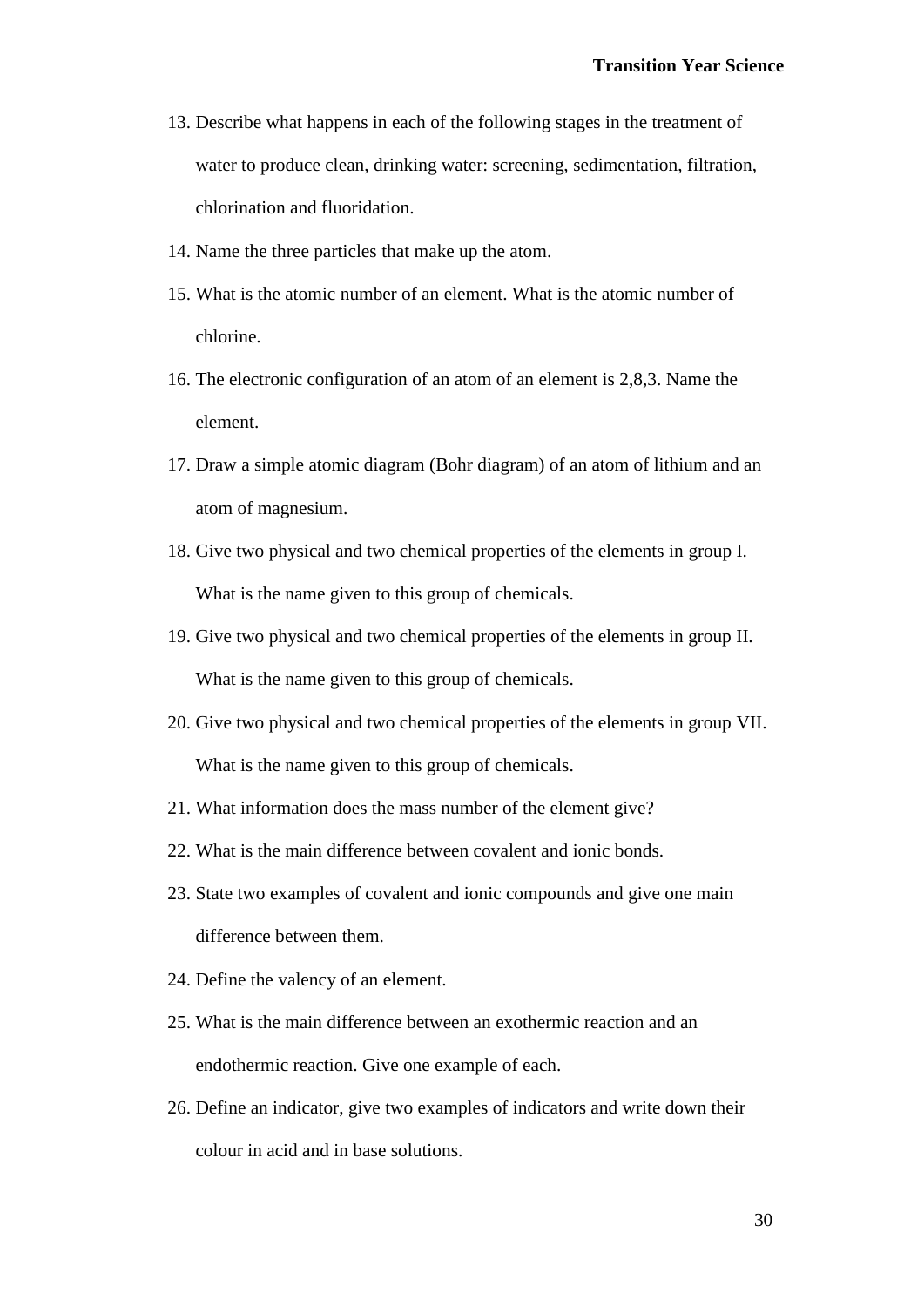- 27. Give three examples of acids.
- 28. Give three examples of bases.
- 29. What is the difference between a base and alkali. Name one chemical which is both.
- 30. What makes water hard?
- 31. What chemicals cause temporary hardness?
- 32. What chemicals cause permanent hardness?
- 33. How are temporary and permanent hardness removed from a sample of water?
- 34. What is corrosion? What conditions are necessary for corrosion to occur?
- 35. Give three properties and three examples of metals.
- 36. Write down the balanced chemical equation for the reaction of a metal of your choice with (i) water (ii) hydrochloric acid and with (iii) oxygen.
- 37. What is an electrolyte?
- 38. Draw the labelled diagram of a simple cell.
- 39. Define oxidation and reduction. Give one example of an oxidation-reduction chemical reaction and state which element is oxidised and which element is reduced.
- 40. State what you would expect to happen when a piece of copper is placed in a solution of silver nitrate. Which substance is oxidised and which is reduced in the reaction.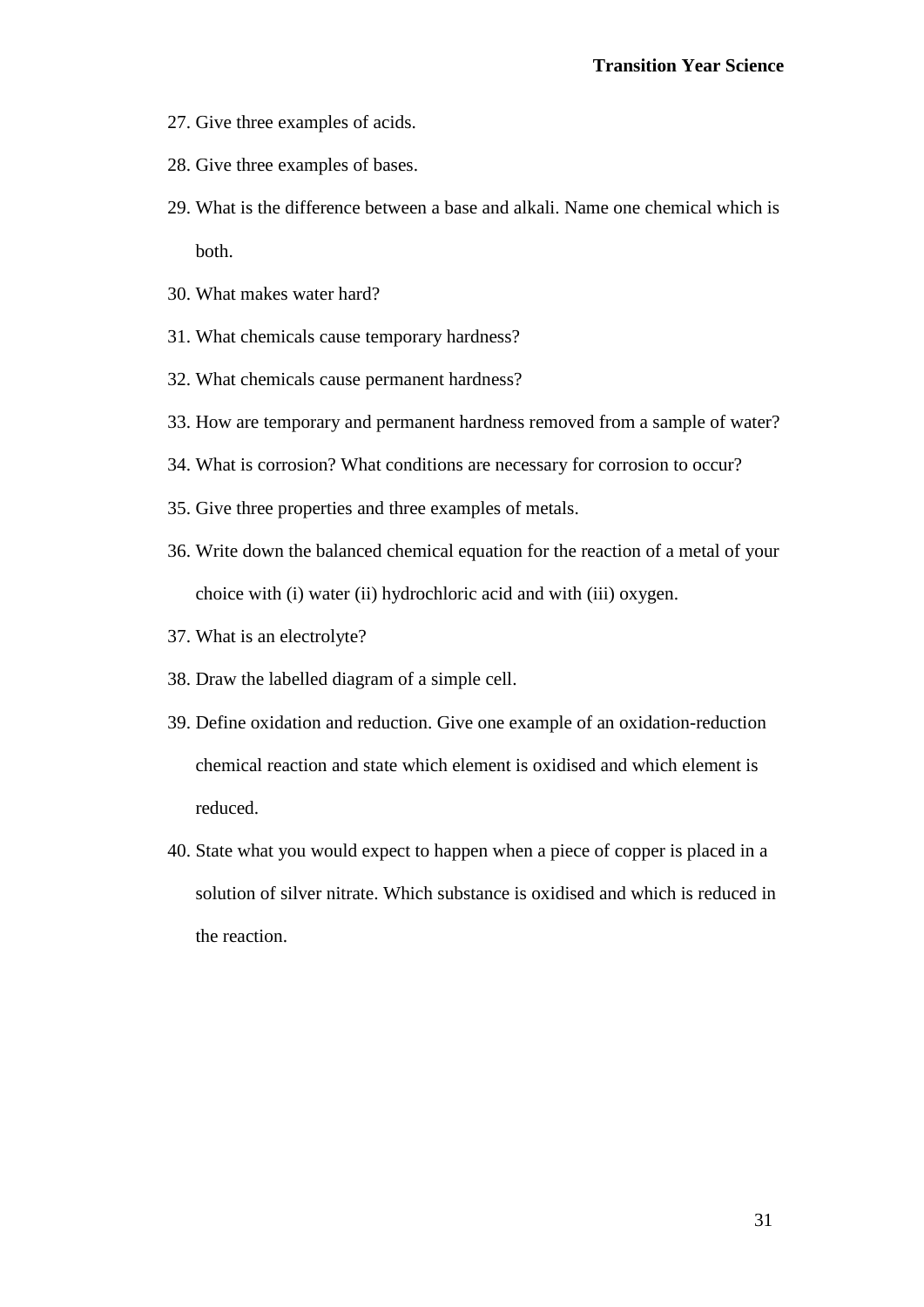# COMPOUND FORMULAS

The following compounds have been mentioned in this module. Write down their formulae and state whether they are elements, covalent compounds or ionic compounds. Check your findings with other members of your class and with your teacher.

| Helium              | Silver                     |
|---------------------|----------------------------|
| Mercury             | Lead                       |
| Einsteinium         | Hydrogen                   |
| Beryllium           | Carbon                     |
| Sodium chloride     | Keratin                    |
| Sodium hydroxide    | Sodium hexadecanoate       |
| Carboxylic acid     | Proply alcohol             |
| Glycine             | Lauryl sulphate            |
| Melanin             | Phaeomelanin               |
| Stannous fluoride   | Sodium monofluorophosphate |
| Sodium fluoride     | Glycerol                   |
| Calcium phosphate   | Sodium-N-lauryl sarcoinate |
| Acetone             | Titanium oxide             |
| Polyethylene glycol | Phenylacetaldehyde         |
| 2-phenylethanol     | Silver nitrate             |